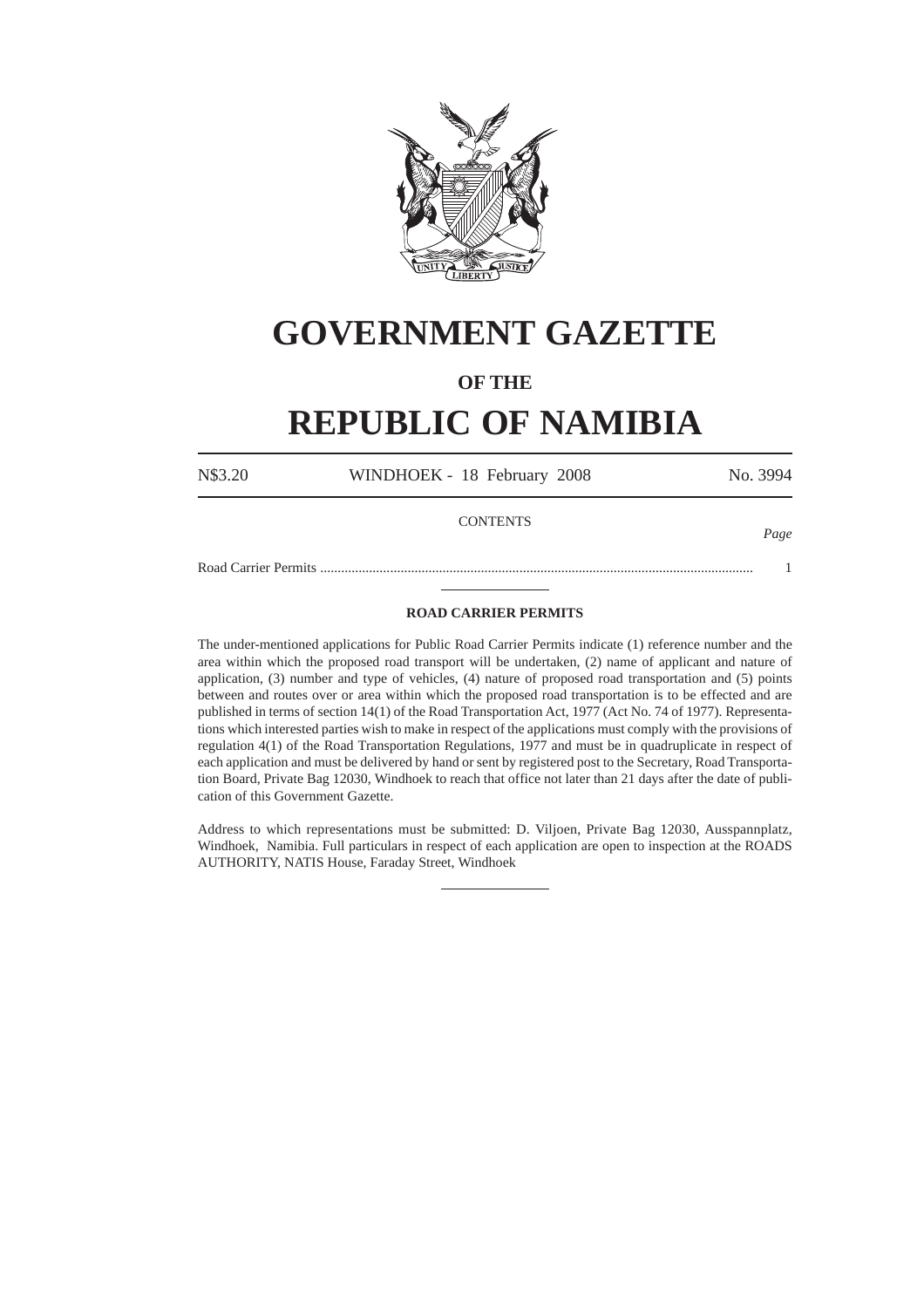App. 31060 (2) LELECO SHUTTLE AND TOUR SERVICES CC 712241 (3) BOX 63161, WA-NAHEDA, WINDHOEK (4) New Permanent Authorisation (5A) Tourists (6A) 1 X Combi / Micro bus / Minibus (7A) 10 passengers: Tourists and their luggage-From Hosea Kutako Airport to various places within Namibia Shuttle from Windhoek to Airport and to various places within Namiba.

App. 31123 (2) IYA-VENO SHUTTLE TOURS CC 20072988 (3) BOX 7266, KATUTURA, WINDHOEK (4) New Permanent Authorisation (5A) Tourists (6A) 1 X Combi / Micro bus / Minibus (7A) 10 passengers: Tourists and their luggage-From Windhoek to Hosea Kutako/Eros Airport and to various places within Namibia.

App. 31151 (2) A R VOIGTS VON SCHUTZ 73080900065 (3) BOX 6207, AUSSPANNPLATZ (4) New Permanent Authorisation (5A) Tourists (6A) 2 X Combi / Micro bus / Minibus (7A) 10 passengers: Tourists and their personal luggage-From Windhoek and or Hosea Kutako International Airport to various places within Namibia and return.

App. 31239 (2) THOMPSONS NAMIBIA TOURS +TRAVEL 2003757 (3) BOX 6815, AUSS-PANNPLATZ, WINDHOEK (4) New Permanent Authorisation (5A) Tourists (6A) 1 X Combi / Micro bus / Minibus (7A) 14 passengers: Tourists and their personal luggage-From Hosea Kutako Airport to Windhoek and vice versa Windhoek to cerntain lodges within Namibia.

App. 31290 (2) NAMIBIA TRACKS AND TRIALS 2002569 (3) BOX 339, SWAKOPMUND (4) New Permanent Authorisation (5A) Tourists (6A) 1 X Combi / Micro bus / Minibus (7A) 8 passengers: Tourist and their luggage -From Hosea Kutako Airport to various places within Namibia.

App. 31369 (2) PREMIER TRANSFER 20073873 (3) BOX 23113, WINDHOEK (4) New Permanent Authorisation (5A) Tourists (6A) 3 X Sedan (closed top) (7A) 5 passengers: Tourists and their personal luggage-From Windhoek and/ or Hosea Kutako Airport to various places within Namibia. And Shuttle.

App. 31375 (2) K T ALBERTS 6205225009082 (3) BOX 3975, WALVIS BAY (4) New Permanent Authorisation (5A) Tourists (6A) 1 X Bus (single deck) (5B) Tourists (6B) 1 X Bus (single deck) (5C) Tourists (6C) 1 X Bus (single deck) (5D) Tourists (6D) 1 X Combi / Micro bus / Minibus (5E) Tourists (6E) 1 X Combi / Micro bus / Minibus (5F) Tourists (6F) 1 X Combi / Micro bus / Minibus (5G) Goods (6G) 1 X Unknown (5H) Goods (6H) 1 X Unknown (5I) Goods (6I) 1 X Unknown (7A) 22 passengers: Tourists and their personal luggage. From Airports to various places within Namibia. As well as Organised parties within Namibia. (7B) 8 passengers: Tourists and their personal luggage. From Airports to various places within Namibia. As well as Organised parties within Namibia. (7C) 1 passengers: Goods. From Airports to various places within Namibia. As well as Organised parties within Namibia.

App. 31417 (2) SENSE OF AFRICA (PTY) LTD 93219 (3) BOX 2058, WINDHOEK (4) New Permanent Authorisation (5A) Tourists (6A) 1 X Combi / Micro bus / Minibus (7A) 8 passengers: Tourists as well as their personal luggage- From Windhoek and/or Hosea Kutako International Airport to places situated within-Windhoek Municipal Area and within Namibia including places on the borders of Namibia and return.

App.31496 (2) AFRI XPERIENCE TOURS CC. 20053379 (3) BOX 90609, KLEIN WINDHOEK (4) New Permanent Authorisation (5A) Passengers (6A) 1 X Combi / Micro bus / Minibus (7A) 8 passengers: Tourists as well as their personal effects - From Windhoek and/or Hosea Kutako International Airport to places situated within the Republic of Namibia and return.

App. 31518 (2) SPRINS CAR WHOLESALERS NAMIBIA CC 20021032 (3) BOX 97491, MARUA PARK, WINDHOEK (4) New Permanent Authorisation (5A) Tourists (6A) 1 X Combi / Micro bus / Minibus (7A) 8 passengers: Tourist as well as their personal luggage - From Windhoek and the Hosea Kutako International to Lodges and places situated within the Municipal Area and district of Windhoek.

App. 31559 (2) NOVA AFRICAN TOURS AND SAFARIS 20072202 (3) BOX 731, WINDHOEK, 9000 (4) New Permanent Authorisation (5A) Passengers (6A) 1 X Sedan (closed top) (7A) 5 passengers: Tourists and their personal luggages-From Windhoek International Airport to all places within Namibia and return.

App. 31589 (2) A I KASERA 69072910060 (3) P O BOX 24339, WINDHOEK, NAMIBIA (4) New Permanent Authorisation (5A) Tourists (6A) 2 X Combi / Micro bus / Minibus (7A) 10 passengers: Tourists From Kalahari Sands Hotel, Windhoek or the Hosea Kutako International Airport to places situated within Namibia and return.

App. 31620 (2) W E SELL 70031500641 (3) BOX 30916, WINDHOEK, 9000 (4) New Permanent Authorisation (5A) Tourists (6A) 1 X Sedan (closed top) (7A) 5 passengers: Tourists and their personal luggage-from Windhoek Airport to various places within Namibia and return.

App. 31660 (2) E MEYER 59092901059 (3) BOX 44, OMARURU (4) New Permanent Authorisation (5A) Tourists (6A) 1 X Combi / Micro bus / Minibus (5B) Tourists (6B) 1 X Combi / Micro bus / Minibus (5C) Tourists (6C) 1 X Pick-up (5D) Tourists (6D) 1 X Pick-up (7A) 7 passengers: Tourists and their luggage-From Hosea Kutako Airport to various places within Namibia. (7B) 5 passengers: Tourists and their luggage-From Hosea Kutako Airport to various places within Namibia.

App. 31682 (2) P J KOTZE 5302150100190 (3) BOX 2413, SWAKOPMUND (4) New Permanent Authorisation (5A) Passengers (6A) 1 X Combi / Micro bus / Minibus (7A) 8 passengers: Tourists as well as their personal effects - From Swakopmund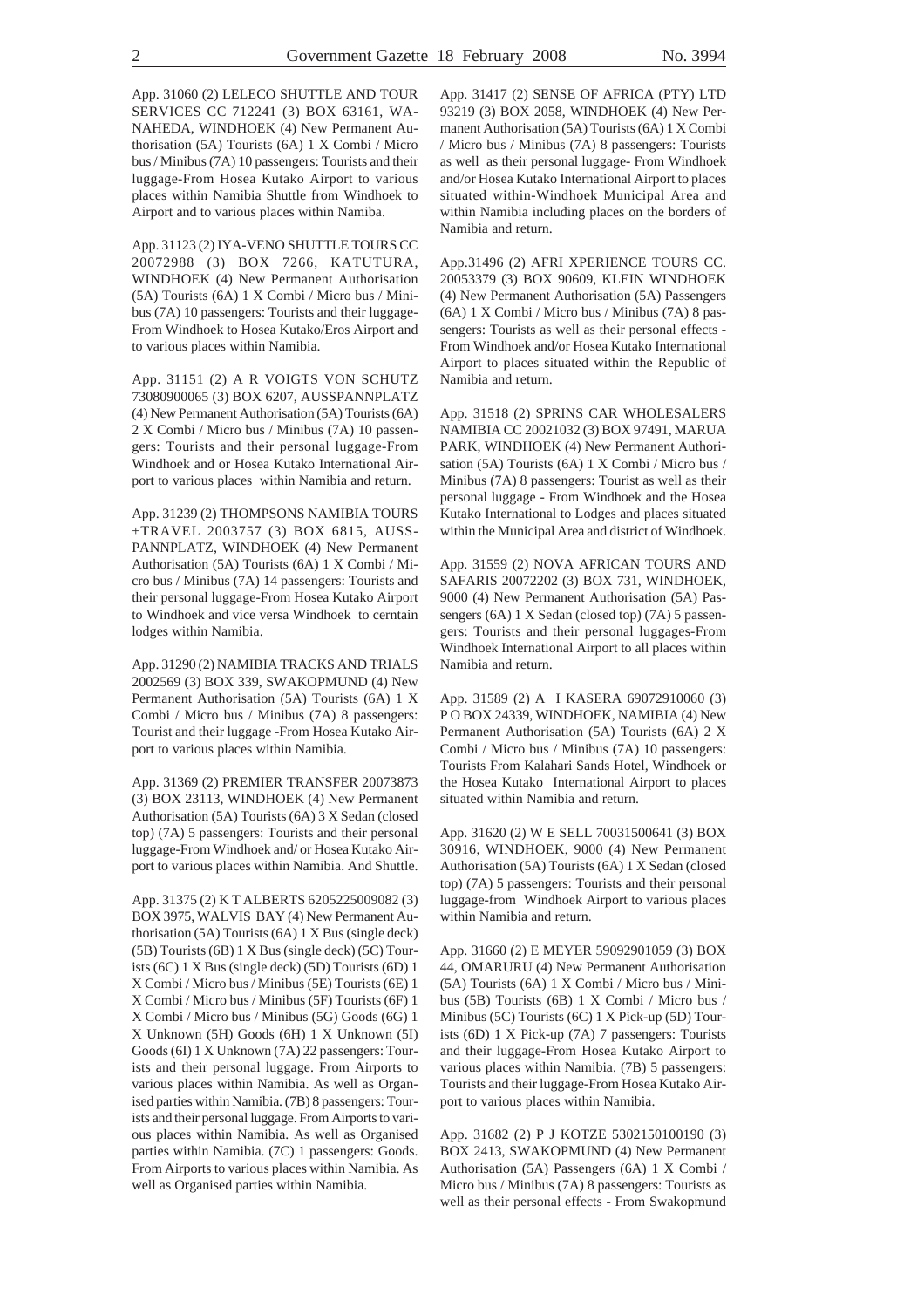and/or Hosea Kutako International Airport to places situated within the Republic of Namibia and return.

App. 31732 (2) NAMIB WILDERNESS SAFARIS 87083 (3) BOX 6850, WINDHOEK (4) New Permanent Authorisation (5A) Passengers (6A) 1 X Station wagon (7A) 13 passengers: Tourists and their persoanal luggages-From Windhoek International Airport to places situated within the Republic of Namibia.

App. 31735 (2) TOU SAFARIS C C 20030512 (3) P O BOX 30064, WINDHOEK, NAMIBIA (4) New Permanent Authorisation (5A) Passengers (6A) 1 X Sedan (closed top) (7A) 9 passengers: Tourists as well as their personal effects-From Windhoek and/ or the Hosea Kutako International Airport to places situated within the Republic of Namibia and return.

App. 30997 (2) S S SALOM 7104040000974 (3) BOX 58, OSHAKATI (4) New Permanent Authorisation (5A) Passengers (6A) 3 X Sedan (closed top) (7A) 5 passengers: Passengers and their luggage-Within Oshakati, Ondangwa, Oshikango via Eenhana.

App. 31000 (2) G T C KANAMBUNGA 75062400120 (3) BOX 888, OTJIWARONO (4) New Permanent Authorisation (5A) Passengers (6A) 2 X Sedan (closed top) (7A) 5 passengers: Passengers and their luggage-Within Otjiwarongo Municipal Area.

App. 31001 (2) F MWAHINDANGE 87061200014 (3) BOX 2063, OTJIWARONGO (4) New Permanent Authorisation (5A) Passengers (6A) 1 X Sedan (closed top) (7A) 5 passengers: Passengers and their luggage-Within Otjiwarongo Municipal Area.

App. 31002 (2) L AIPONDOKA 64060601217 (3) BOX 2063, OTJIWARONGO (4) New Permanent Authorisation (5A) Passengers (6A) 1 X Sedan (closed top) (7A) 5 passengers: Passengers and their luggage-Within Otjiwarongo Municipal Area.

App. 31006 (2) S E VAPANGA 75060700240 (3) BOX 479, OTJIWARONGO (4) New Permanent Authorisation (5A) Passengers (6A) 1 X Sedan (closed top) (7A) 5 passengers: Passengers and their personal luggage-Within Otjiwarongo Municipal Area.

App. 31019 (2) B NAMUPOLO 69120400179 (3) P O BOX 333, OSHAKATI, NAMIBIA (4) New Permanent Authorisation (5A) Passengers (6A) 1 X Sedan (closed top) (7A) 5 passengers: Taxi-passengers and their personal luggage-From Oshakati to Ondangwa via Ongwediva Municipal Area.

App. 31028 (2) T KAPEMBE 77060600213 (3) BOX 1772, OTJIWARONGO (4) New Permanent Authorisation (5A) Passengers (6A) 1 X Sedan (closed top) (7A) 5 passengers: Passengers and their luggage-Within Otjiwarongo Municipal Area.

App. 31029 (2) L N E SHIDOLO 81100710558 (3) BOX 1448, SWAKOPMUND (4) New Permanent Authorisation (5A) Passengers (6A) 1 X Sedan (closed top) (7A) 5 passengers: Passengers and their luggage-Within Swakopmund Municipal Area and from Sakopmund to Walvis Bay.

App. 31035 (2) N M KATJIONGUA 65042900403 (3) BOX 9473, EROS, WINDHOEK (4) New Permanent Authorisation (5A) Passengers (6A) 1 X Combi / Micro bus / Minibus (5B) Passengers (6B) 1 X Combi / Micro bus / Minibus (5C) Passengers (6C) 1 X Unknown (5D) Passengers (6D) 1 X Unknown (7A) 16 passengers: Passengers and their luggage-From Windhoek to Eisebblock and the same route. (7B) 1 passengers: Goods-From Windhoek to Eisebblock and back.

App. 31036 (2) E RATJAMA 67091500350 (3) BOX 95103, SOWETO, KATUTURA (4) New Permanent Authorisation (5A) Passengers (6A) 1 X Sedan (closed top) (7A) 5 passengers: Passengers and their luggage-Within Windhoek Municipal Area.

App. 31037 (2) J RUKORO 70100100317 (3) BOX 61448, KATUTURA, WINDHOEK (4) New Permanent Authorisation (5A) Passengers (6A) 1 X Sedan (closed top) (7A) 5 passengers: Passengers and their luggage-Within Windhoek Municipal Area.

App. 31040 (2) P N SHAPOTA 65041100934 (3) P O BOX 2560, SWAKOPMUND (4) New Permanent Authorisation (5A) Taxi Passengers (6A) 1 X Sedan (closed top) (7A) 5 passengers: Passengers and their personal luggage-Within Swakopmund Municipal Area to Walvis Bay Municipal Area.

App. 31041 (2) S HAMUKOTO 75030500405 (3) BOX 2560, SWAKOPMUND (4) New Permanent Authorisation (5A) Taxi Passengers (6A) 1 X Sedan (closed top) (7A) 5 passengers: Passengers and their personal luggage -Within Walvis Bay Municipal Area to Swakopmund Area and return.

App. 31042 (2) M T HAIHAMBO 74072200212 (3) BOX 2560, SWAKOPMUND, NAMIBIA, 9000 (4) New Permanent Authorisation (5A) Taxi Passengers (6A) 1 X Sedan (closed top) (7A) 5 passengers: Passengers and their personal luggage-Within Swakopmund Municipal Area to Walvis Bay Municipal Area and return.

App. 31044 (2) M M JENNEKER 680630 1007 8 (3) P O BOX 8037, BACHBRECHT, WINDHOEK (4) New Permanent Authorisation (5A) Passengers (6A) 1 X Sedan (closed top) (7A) 5 passengers: Passenger and their personal luggages-Within Windhoek Municipal Area.

App. 31046 (2) K H AIRPORT SHUTTLE AND TOURS 59020100270 (3) BOX 70012, KHO-MASDAL, WINDHOEK (4) New Permanent Authorisation (5A) Passengers (6A) 1 X Combi / Micro bus / Minibus (7A) 7 passengers: Passenger and their personal luggages -From Places situated within Windhoek to places situated within Namibia (Organised Parties).

App. 31047 (2) S C HERMAN 72060410037 (3) P O BOX 6890, AUSSPANNPLATZ, WINDHOEK (4) New Permanent Authorisation (5A) Passengers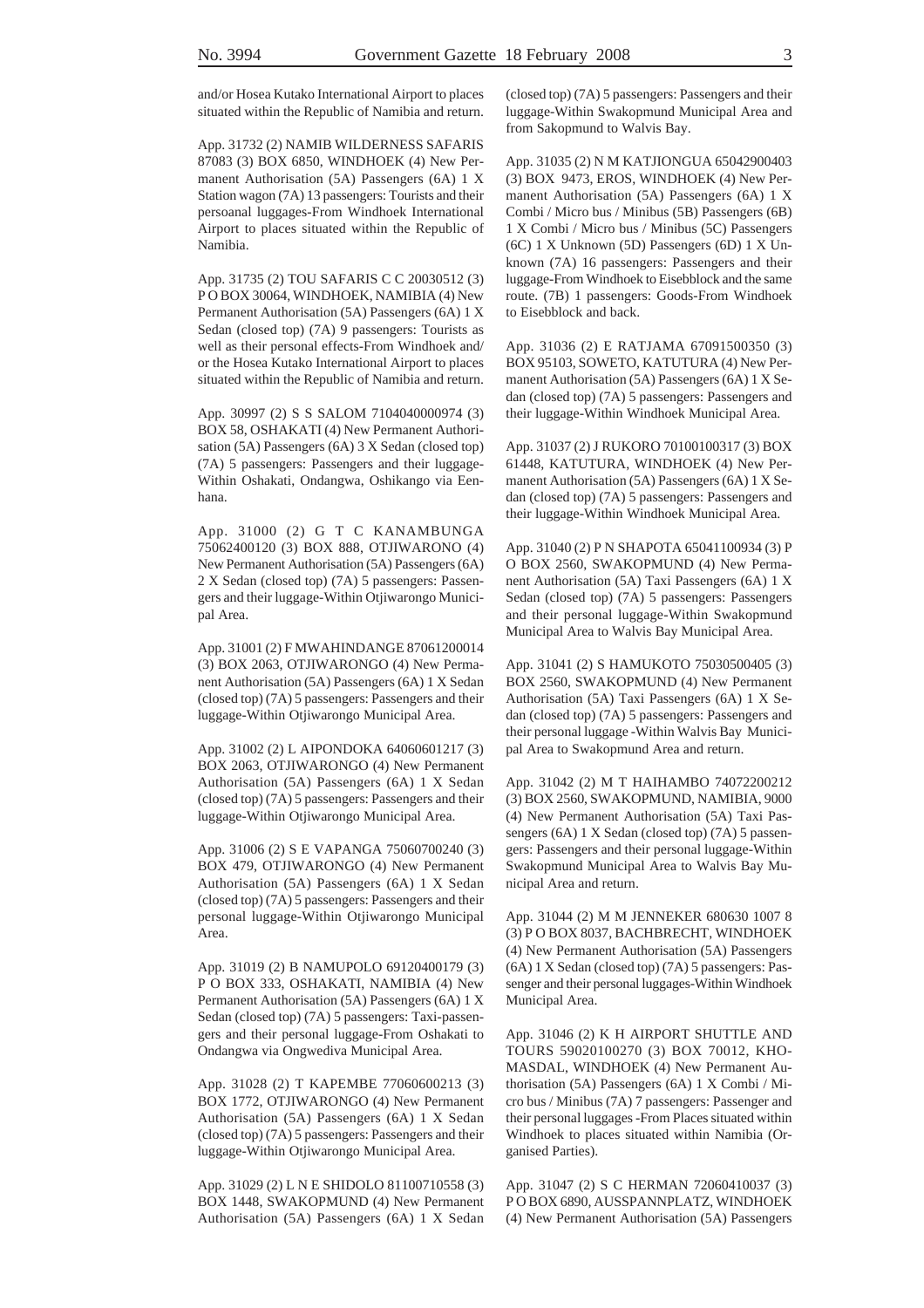(6A) 1 X Combi / Micro bus / Minibus (7A) 9 passengers: Passengers and their personal luggages-From Windhoek to Gobabis.

App. 31048 Permit 9535/1 (2) F NGOLO 4601- 0102979 (3) BOX 736, OKAHANDJA (4) Additional Authority (5A) Passengers (6A) 1 X Combi / Micro bus / Minibus (5B) Passengers (6B) 1 X Combi / Micro bus / Minibus (7A) 16 passengers: Passenger and their personal luggages-From Windhoek to Oshakati and Windhoek to Walvis bay Municipal Area. (7B) 16 passengers: Passengers and their luggage-From Windhoek to Oshakati and return via the same route.

App. 31052 (2) ES SHIKONGO 68101002715 (3) BOX 2612, OSHAKATI, 9000 (4) New Permanent Authorisation (5A) Taxi Passengers (6A) 1 X Sedan (closed top) (7A) 5 passengers: Passengers and their personal luggage-Oshakati to Ondangwa Municipal Area.

App. 31068 (2) L Z SANKWASA 74101400431 (3) P O BOX 40421, AUSSPANNPLATZ, WINDHOEK, NAMIBIA (4) New Permanent Authorisation (5A) Passengers (6A) 1 X Sedan (closed top) (7A) 5 passengers: Passenger and their personal luggage- Within Windhoek Municipal Area.

App. 31074 (2) T W SHIKONGO 70072600500 (3) BOX 333, OSHAKATI (4) New Permanent Authorisation (5A) Passengers (6A) 1 X Sedan (closed top) (7A) 5 passengers: Passengers and their luggage-Within Oshakati Ondangwa and Ongwediva.

App. 31075 (2) L N WILLIAMS 79100700169 (3) P O BOX 26169, WINDHOEK, NAMIBIA (4) New Permanent Authorisation (5A) Passengers (6A) 1 X Sedan (closed top) (7A) 5 passengers: Passenger and their personal luggages-Within Windhoek Municipal Area.

App. 31076 Permit 15960/1 (2) V N UPITE 77062400130 (3) BOX 3023, ONDANGWA (4) Additional Authority (5A) Passengers (6A) 1 X Sedan (closed top) (5B) Passengers (6B) 1 X Sedan (closed top) (7A) 5 passengers: Passenger and their personal luggages - From Oshikango to Oshakati via Ondangwa area. (7B) 5 passengers: Taxi-passengers and their personal luggage-Within Oluno Municipal Area.

App. 31080 (2) A T SIGOPI 77062800228 (3) BOX 15558, OSHAKATI (4) New Permanent Authorisation (5A) Passengers (6A) 1 X Sedan (closed top) (7A) 5 passengers: Passengers and their luggage - From Ompundja clinic to Oshakati.

App. 31095 (2) E S NUNUHEB 85031610174 (3) BOX 5048, WINDHOEK (4) New Permanent Authorisation (5A) Passengers (6A) 2 X Sedan (closed top) (7A) 5 passengers: Passengers and their luggage-Within Windhoek Municipal Area.

App. 31097 (2) I K TSHIVOLO 78090900100 (3) BOX 40697, AUSSPANNPLATZ, WINDHOEK, 9000 (4) New Permanent Authorisation (5A) Passengers (6A) 2 X Sedan (closed top) (7A) 5 passengers: Passengers and their luggage-Within Windhoek Municipal Area.

App. 31102 (2) T N NAMUPALA 76070600584 (3) BOX 183, OSHAKATI (4) New Permanent Authorisation (5A) Passengers (6A) 1 X Sedan (closed top) (7A) 5 passengers: Passengers and their personal luggage-Within Opuwo and Omakange.

App. 31104 (2) K K SHOOMBE 6701310000436 (3) BOX 183, OSHAKATI (4) New Permanent Authorisation (5A) Passengers (6A) 1 X Sedan (closed top) (7A) 5 passengers: Passengers and their personal luggage -Ongwediva, Ondangwa and Oshakati Municipal Areas

App. 31105 (2) A KANGANDJO 78120100018 (3) P O BOX 2718, WINDHOEK, NAMIBIA (4) New Permanent Authorisation (5A) Passengers (6A) 2 X Sedan (closed top) (7A) 5 passengers: Passenger and their personal luggages-From Oshakati to Ondangwa via Ongwediva Municipal Area.

App. 31106 (2) M N SHILONGO 83111710424 (3) P O BOX 8754, BACHBRECHT, WINDHOEK (4) New Permanent Authorisation (5A) Passengers (6A) 1 X Sedan (closed top) (7A) 5 passengers: Passenger and their personal luggages-Within Windhoek Municipal Area.

App. 31107 (2) S MUSILIKA 69033000032 (3) BOX 452, LUDERITZ (4) New Permanent Authorisation (5A) Passengers (6A) 1 X Sedan (closed top) (7A) 5 passengers: Passengers and their personal luggage-Lüderitz Municipal Area.

App. 31117 (2) W M VOGEL 64012210041 (3) P O BOX 62806, WANAHEDA, WINDHOEK, NAMIBIA (4) New Permanent Authorisation (5A) Passengers (6A) 1 X Sedan (closed top) (7A) 5 passengers: Passengers and their personal luggage-Within Windhoek Municipal Area.

App. 31118 (2) E E VOGEL 69091400528 (3) P O BOX 62806, WANAHEDA, WINDHOEK, NA-MIBIA (4) New Permanent Authorisation (5A) Taxi Passengers (6A) 1 X Sedan (closed top) (7A) 5 passengers: Passenger and their personal luggage-Within Windhoek Municipal Area.

App. 31119 (2) A F DE WEE 85042410392 (3) P O BOX 1091, WINDHOEK, NAMIBIA (4) New Permanent Authorisation (5A) Passengers (6A) 1 X Sedan (closed top) (7A) 5 passengers: Passenger and their personal luggages-Within Windhoek Municipal Area.

App. 31128 (2) W C VISSER 76012000057 (3) P O BOX 98757, PELICAN SQUARE, WINDHOEK (4) New Permanent Authorisation (5A) Passengers (6A) 1 X Sedan (closed top) (7A) 5 passengers: Passengers and their personal luggages-Within Windhoek Municipal Area.

App. 31129 (2) L A DAVIES 581022 0039 1 (3) BOX 6338, WINDHOEK, 900 (4) New Permanent Authorisation (5A) Bus Passengers (6A) 1 X Combi / Micro bus / Minibus (5B) Bus Passengers (6B) 1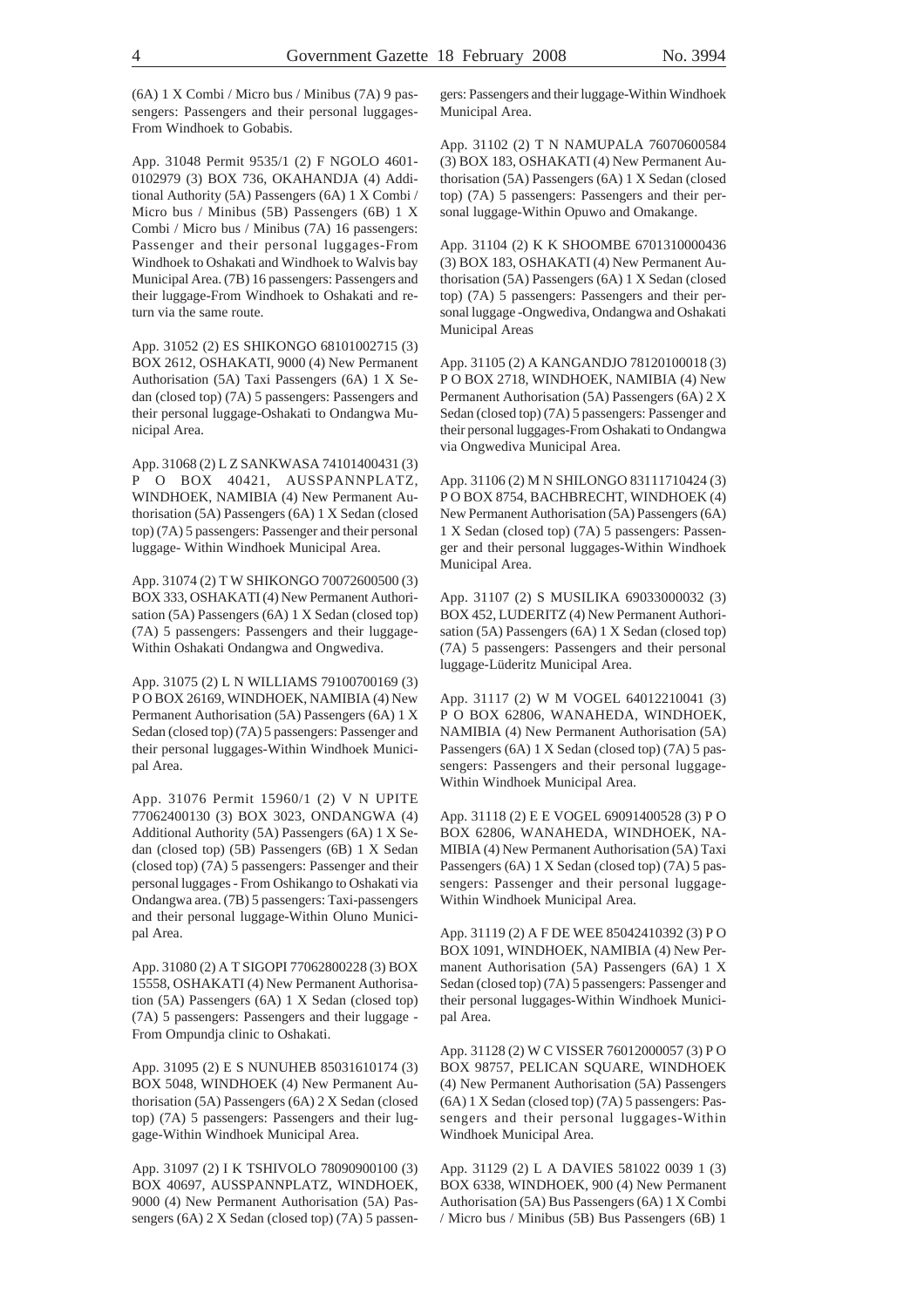X Combi / Micro bus / Minibus (5C) Bus Passengers (6C) 1 X Bus (single deck) (5D) Bus Passengers (6D) 1 X Bus (single deck) (7A) 16 passengers: Passenger and their personal luggage-FromWindhoek to Oranjemund and Windhoek to Walvis Bay and Oranjemund to Ruacana and return. (7B) 28 passengers: Passengers and their personal luggage-FromWindhoek to Oranjemund and Windhoek to Walvis Bay and Oranjemund to Ruacana and return.

App. 31136 Permit 15141/0 (2) W TOBIAS 550401- 00248 (3) BOX 6439, AUSSPANNPLATZ, 9000 (4) Additional Authority (5A) Passengers (6A) 1 X Combi / Micro bus / Minibus (5B) Passengers (6B) 1 X Combi / Micro bus / Minibus (7A) 16 passengers: Passengers and their personal luggage-From Windhoek to Oshakati and return via the same ruote set out below. (7B) 16 passengers: Passenger and their personal luggage-From Katima Mulilo to Oranjemund, From Rundu Oshakati, Walvis Bay , From Windhoek to Buitepos.

App. 31137 (2) S N INDONGO 70030800072 (3) P O BOX 7898, KATUTURA, WINDHOEK (4) New Permanent Authorisation (5A) Passengers (6A) 1 X Sedan (closed top) (7A) 5 passengers: Passenger and their personal luggage-Within Windhoek Municipal Area.

App. 31163 (2) F N HAINGHUMBI 44071000015 (3) P O BOX 443, OHANGWENA, NAMIBIA (4) New Permanent Authorisation (5A) Passengers (6A) 1 X Sedan (closed top) (7A) 5 passengers: Passengers and their luggage-Within Ohangwena and Eenhana Municipal Areas.

App. 31166 Permit 9882/2 (2) F N HAINGHUMBI 44071000015 (3) P O BOX 443, OHANGWENA, NAMIBIA (4) Additional Authority (5A) Taxi Passengers (6A) 1 X Sedan (closed top) (5B) Taxi Passengers (6B) 1 X Sedan (closed top) (7A) 5 passengers: Taxi-passengers and their personal luggage - Within Ohangwena Municipal Area. (7B) 5 passengers: Passengers and their luggage-Within Ohangwena and Eenhana Municipal Areas.

App. 31168 (2) T H SHADUKA 751015 0020 8 (3) P O BOX 86631, WINDHOEK, NAMIBIA (4) New Permanent Authorisation (5A) Passengers (6A) 1 X Combi / Micro bus / Minibus (7A) 10 passengers: Employees and their personal luggages-Within Windhoek Municipal Area and Organised parties.

App. 31174 (2) S NGATIHEUE 78071010103 (3) P O BOX 359, OTJIWARONGO, NAMIBIA (4) New Permanent Authorisation (5A) Passengers (6A) 2 X Sedan (closed top) (7A) 5 passengers: Passenger and their personal luggage-Within Otjiwarongo Municipal Area.

App. 31180 (2) S N UUKULE 82081310139 (3) BOX 40119, AUSSPANNPLATZ, WINDHOEK, 9000 (4) New Permanent Authorisation (5A) Taxi Passengers (6A) 2 X Sedan (closed top) (7A) 5 passengers: Passangers and their personal luggage-Within Windhoek Municipal Area.

App. 31190 (2) S SCHIKWAMBI 46081100561 (3) BOX 1088, WINDHOEK (4) Additional Vehicle (5A) Passengers (6A) 1 X Sedan (closed top) (7A) 5 passengers: Taxi-passengers and their personal luggage-Within Windhoek Municipal Area.

App. 31199 (2) S P HAIKELA 68110400329 (3) BOX 3867, WALVISBAY (4) New Permanent Authorisation (5A) Passengers (6A) 1 X Sedan (closed top) (7A) 5 passengers: Passengers and their luggage-Within Walvis Bay Municipal Area and to Swakopmund.

App. 31200 (2) R I AKWAAKE 661109 0042 7 (3) P O BOX 80177, OLYMPIA, WINDHOEK (4) New Permanent Authorisation (5A) Passengers (6A) 1 X Sedan (closed top) (7A) 5 passengers: Passenger and their personal luggage-Within Windhoek Municipal Area.

App. 31203 (2) J UIRAB 6301310500151 (3) P O BOX 277, WINDHOEK (4) New Permanent Authorisation (5A) Passengers (6A) 1 X Combi / Micro bus / Minibus (5B) Passengers (6B) 1 X Combi / Micro bus / Minibus (5C) Tourists (6C) 1 X Station wagon (5D) Tourists (6D) 1 X Station wagon (7A) 14 passengers: Persons and their personal luggage-From Windhoek to Hosea Kutako International Airport and return as set out in the attached annexure "A". (Shuttle). (7B) 7 passengers: Persons and their personal luggage-From Windhoek to Hosea Kutako International Airport and return as set out in the attached annexure "A". (Shuttle).

App. 31224 (2) A S SHIVUTE 76070500504 (3) BOX 22035, WINDHOEK (4) New Permanent Authorisation (5A) Passengers (6A) 1 X Combi / Micro bus / Minibus (5B) Passengers (6B) 1 X Combi / Micro bus / Minibus (5C) Goods (6C) 1 X Unknown (5D) Goods (6D) 1 X Unknown (7A) 16 passengers: Passengers and their luggage-From Windhoek to Oshakati and back. (7B) 1 passengers: Goods-From Windhoek to Oshakati and back.

App. 31226 (2) F SHIPO 77022500177 (3) BOX 2560, SWAKOPMUND (4) New Permanent Authorisation (5A) Passengers (6A) 1 X Sedan (closed top) (7A) 5 passengers: Passenger and their personal luggage-Within Swakopmund Municipal Area to Walvis Bay.

App. 31230 (2) J N SHIKONGO 72020500604 (3) BOX 2560, SWAK0PMUND, 9000 (4) New Permanent Authorisation (5A) Taxi Passengers (6A) 1 X Sedan (closed top) (7A) 5 passengers: Passangers and their personal luggage-From Swakopmund to Walvis Bay Municipal Area.

App. 31231 (2) M T HAIHAMBO 740722 002127 (3) BOX 2560, SWAKOPMUND, 9000 (4) New Permanent Authorisation (5A) Taxi Passengers (6A) 1 X Sedan (closed top) (7A) 5 passengers: Passangers and their personal luggage-Swakopmund to Walvis Bay Municipal Area.

App. 31233 (2) I N SHIKONGO 720205 0060 4 (3) P O BOX 2560, SWAKOPMUND, 9000 (4) New Permanent Authorisation (5A) Taxi Passengers (6A)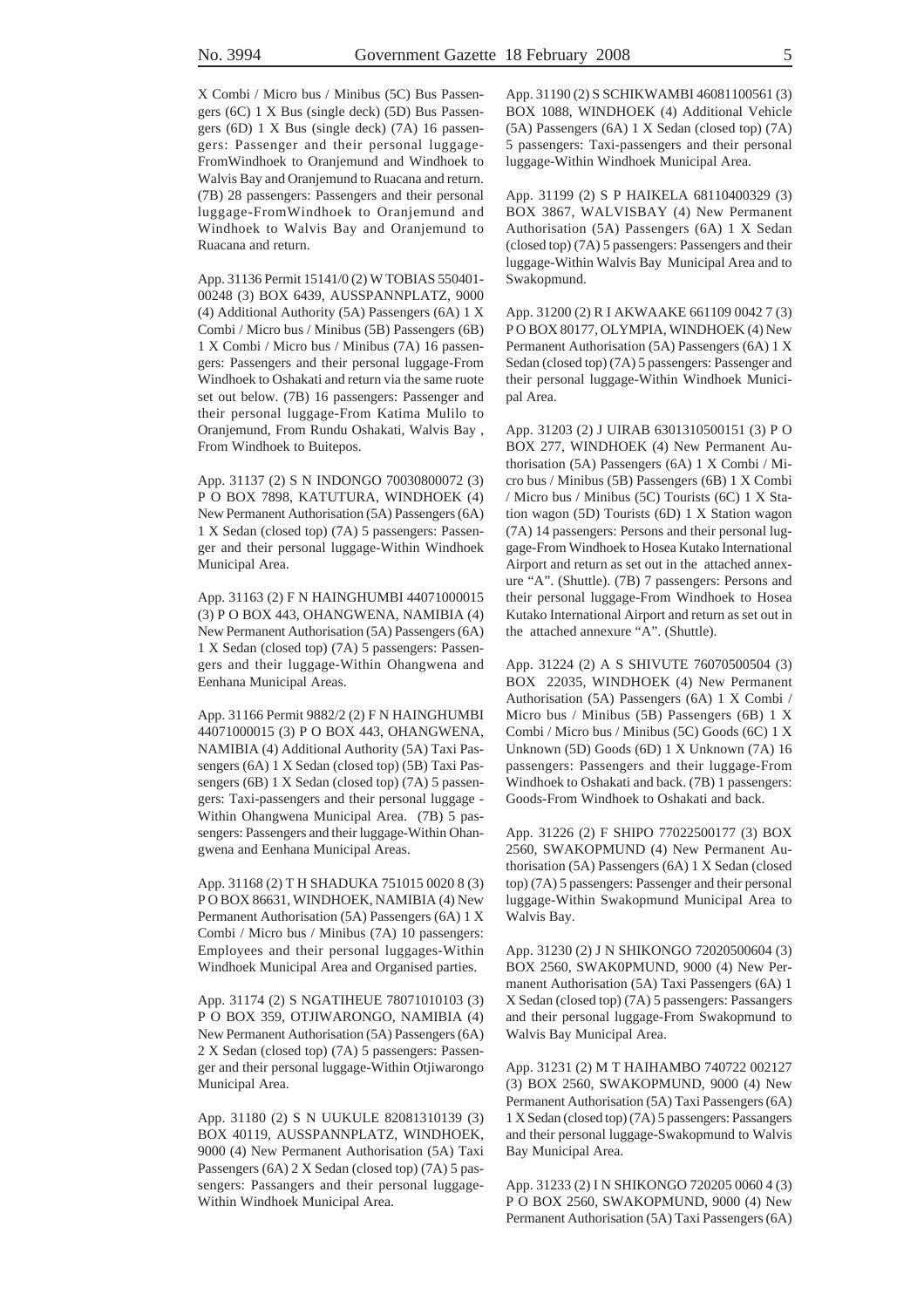1 X Sedan (closed top) (7A) 5 passengers: Passaegers and their personal luggage-Swakopmund to Walvis Bay Municipal Area.

App. 31257 Permit 17720/0 (2) W P VAN WYK 6709040800573 (3) P O BOX 473, RUNDU, NA-MIBIA (4) Additional Authority (5A) Passengers (6A) 1 X Combi / Micro bus / Minibus (5B) Passengers (6B) 1 X Combi / Micro bus / Minibus (7A) 10 passengers: Passenger and their personal luggages - From Rundu to Katima Mulilo, Katima Mulilo to Oranjemund and Katima Mulilo to Gobabis. (7B) 10 passengers: Passengers and their personal luggage-From Rundu to Katima Mulilo and Katima Mulilo to Oranjemund.

App. 31270 (2) L K JOHANNES 0099899 (3) BOX 95141, KATUTURA, WINDHOEK, 9000 (4) New Permanent Authorisation (5A) Bus Passengers (6A) 1 X Combi / Micro bus / Minibus (7A) 14 passengers: Passengers and their luggage-From Oshikango to Oranjemund and from Walvis Bay to Oshikango and back the same route.

App. 31273 (2) M TOKUNDU 76022010144 (3) BOX 80891, OLYMPIA, WINDHOEK (4) New Permanent Authorisation (5A) Passengers (6A) 1 X Combi / Micro bus / Minibus (7A) 16 passengers: Passengers and their luggage -From Oshikango to Oranjemund and from Walvis Bay to Oshikango and back the same route.

App. 31274 Permit 10545/0 (2) J GORASEB 65120800300 (3) BOX 188, KATIMA MULILO (4) Change Route, Particulars etc. (5A) Passengers (6A) 1 X Sedan (closed top) (5B) Passengers (6B) 1 X Sedan (closed top) (7A) 5 passengers: Passengers and their personal luggages-Within Windhoek Municipal Area. (7B) 5 passengers: Passenger and their personal luggages-Within Windhoek Municipal Area.

App. 31280 (2) K E JOHANNES 7108020000468 (3) P O BOX 95141, KATUTURA, WINDHOEK, NAMIBIA (4) New Permanent Authorisation (5A) Passengers (6A) 1 X Sedan (closed top) (7A) 5 passengers: Passengers and their luggage-Within Windhek Municpal Area.

App. 31284 (2) T PAULUS 72092000381 (3) P O BOX 1398, WINDHOEK, NAMIBIA (4) New Permanent Authorisation (5A) Taxi Passengers (6A) 1 X Sedan (closed top) (7A) 5 passengers: Passengers and their personal luggage-Within Otjiwarongo Municipal Area.

App. 31285 (2) J K KUUTONDOKWA 70060602090 (3) BOX 95141, KATUTURA, WINDHOEK, NAMIBIA (4) New Permanent Authorisation (5A) Passengers (6A) 1 X Sedan (closed top) (7A) 5 passengers: Passengers and their personal luggage-Within Windhoek Municipal Area.

App. 31288 (2) S NEKONDELO 75082800167 (3) P O BOX 1702, ORANJEMUND, NAMIBIA (4) New Permanent Authorisation (5A) Taxi Passengers (6A) 1 X Sedan (closed top) (7A) 5 passengers: Passangers and their personal luggage-Within Oranjemund Municipal Area.

App. 31294 (2) J MUJETENGA 0168976 (3) BOX 80017, OLYMPIA, WINDHOEK (4) New Permanent Authorisation (5A) Passengers (6A) 1 X Sedan (closed top) (7A) 5 passengers: Passengers and their luggage-Within Windhoek Municipal Area.

App. 31295 (2) N NEPOLO 69090700625 (3) P O BOX 577, LÜDERITZ, NAMIBIA (4) New Permanent Authorisation (5A) Passengers (6A) 1 X Combi / Micro bus / Minibus (7A) 9 passengers: Passenger and their personal Luggage-From Omuthiya to Tsumeb and Ondangwa Area.

App. 31296 (2) S SHIPOPYENI 81110300018 (3) BOX 40336, AUSSPANNPLATZ, WINDHOEK (4) New Permanent Authorisation (5A) Passengers (6A) 1 X Sedan (closed top) (7A) 5 passengers: Passengers and their luggage-Within Windhoek Municipal Area.

App. 31303 (2) P S NAKALE 73090600501 (3) P O BOX 7792, WINDHOEK, NAMIBIA (4) New Permanent Authorisation (5A) Passengers (6A) 1 X Sedan (closed top) (7A) 5 passengers: Passenger and their personal luggages-From Ruacana to Oshakati via Uutapi Area.

App. 31306 (2) J NANGOLO 76092210398 (3) BOX 8704, WINDHOEK, 9000 (4) New Permanent Authorisation (5A) Passengers (6A) 1 X Sedan (closed top) (7A) 5 passengers: Passengers and their luggage. Within Windhoek Municipal Area.

App. 31308 (2) S AMONI 59021100878 (3) BOX 96209, WINDHOEK (4) New Permanent Authorisation (5A) Passengers (6A) 1 X Sedan (closed top) (7A) 5 passengers: Passengers and their luggage. Within Windhoek Municipal Area.

App. 31309 (2) P N NAMALENGA 79010310067 (3) BOX 96209, WINDHOEK (4) New Permanent Authorisation (5A) Passengers (6A) 1 X Sedan (closed top) (7A) 5 passengers: Passengers and their luggage. Within Windhoek Municipal Area.

App. 31311 (2) H N SHIMOSHILI 75010101068 (3) BOX 8704, WINDHOEK (4) New Permanent Authorisation (5A) Passengers (6A) 1 X Sedan (closed top) (7A) 5 passengers: Passengers and their luggage. Within Windhoek Municipal Area.

App. 31313 (2) E T HARDING 60032791100060 (3) BOX 8704, WINDHOEK (4) New Permanent Authorisation (5A) Passengers (6A) 1 X Sedan (closed top) (7A) 5 passengers: Passengers and their luggage. Within Oshakati, and Ondangwa.

App. 31314 (2) E T HARDING 60032791100060 (3) BOX 8704, WINDHOEK (4) New Permanent Authorisation (5A) Taxi Passengers (6A) 1 X Sedan (closed top) (7A) 5 passengers: Passengers and their luggage. Within Oshakati and Ondangwa Municipal Area.

App. 31315 (2) N JOHANNES 78021110120 (3) BOX 96209, WINDHOEK, 9000(4) New Permanent Authorisation (5A) Passengers (6A) 1 X Combi / Micro bus / Minibus (7A) 10 passengers: Passen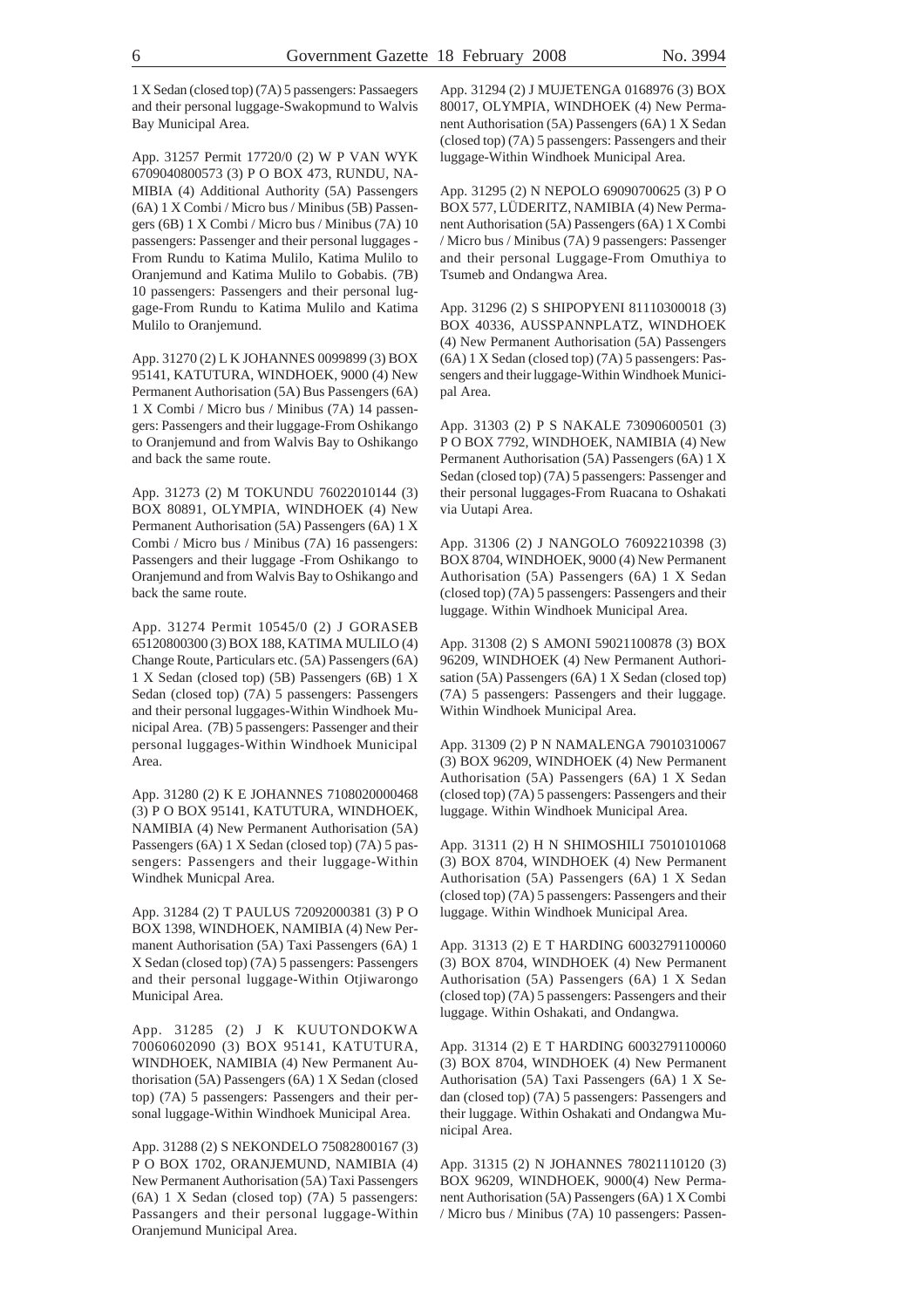gers and their luggage. From Oshikango to Oranjemund and from Walvis Bay to Oshikango.

App. 31318 (2) G S KALYEGWE 66012900082 (3) P O BOX 25100, WINDHOEK, NAMIBIA (4) New Permanent Authorisation (5A) Passengers (6A) 1 X Sedan (closed top) (7A) 5 passengers: Passengers and their personal luggage-Within Windhoek Municipal Area.

App. 31321 (2) F SHITUKU 76121100117 (3) P O BOX 22790, WINDHOEK, NAMIBIA (4) New Permanent Authorisation (5A) Passengers (6A) 1 X Sedan (closed top) (7A) 5 passengers: Passengers and their personal luggage-Within Windhoek Municipal Area.

App. 31322 (2) D SHITUKU 81121510213 (3) P O BOX 22790, WINDHOEK, NAMIBIA (4) New Permanent Authorisation (5A) Passengers (6A) 1 X Sedan (closed top) (7A) 5 passengers: Passengers and their personal luggage-Within Windhoek Municipal Area.

App. 31325 (2) R NGHUUMONO 58080500924 (3) P O BOX 24959, WINDHOEK, NAMIBIA (4) New Permanent Authorisation (5A) Taxi Passengers (6A) 1 X Sedan (closed top) (7A) 5 passengers: Passangers and their personal luggage-Within Windhoek Municipal Area.

App. 31327 (2) K M EISEB 76121200340 (3) BOX 517, KEETMANSHOOP, 9000 (4) New Permanent Authorisation (5A) Taxi Passengers (6A) 1 X Sedan (closed top) (7A) 5 passengers: Passengers and their personal luggage-Within Windhoek Municipal Area.

App. 31331 (2) L M MOUTON 71020200782 (3) P O BOX 37, OMARURU, NAMIBIA (4) New Permanent Authorisation (5A) Passengers (6A) 1 X Combi / Micro bus / Minibus (5B) Passengers (6B) 1 X Combi / Micro bus / Minibus (5C) Goods (6C) 1 X Unknown (5D) Goods (6D) 1 X Unknown (7A) 16 passengers: Passenger and their personal luggages -From Omaruru to Windhoek via Usakos and Karibib Municipal Area (7B) 1 passengers: Luggage-From Omaruru to Windhoek via Usakos and Karibib Municipal Area.

App. 31335 (2) M KAPALA 56040100192 (3) P O BOX 1095, OSHAKATI (4) New Permanent Authorisation (5A) Passengers (6A) 2 X Sedan (closed top) (7A) 5 passengers: Passenger and their personal luggages-From Oupumako, Oshakati to Oshikuku and Ondangwa to Oshikango Area.

App. 31336 (2) A T N AMUNYELA 68102700041 (3) BOX 160, UUKWALUUDHI (4) New Permanent Authorisation (5A) Passengers (6A) 4 X Sedan (closed top) (7A) 5 passengers: Passenger and their personal luggages-Within Okahao to Oshakati Area via Tsandi and Outapi Area.

App. 31340 (2) T S SAAMA 57060602550 (3) BOX 372, OKAHANDJA, 9000 (4) New Permanent Authorisation (5A) Passengers (6A) 1 X Sedan (closed top) (7A) 5 passengers: Passenger and their personal luggages-Within Okahandja Municipal Area.

App. 31341 (2) L N LUKAS 95040100888 (3) BOX 7006, KATUTURA, WINDHOEK, 9000 (4) New Permanent Authorisation (5A) Taxi Passengers (6A) 1 X Sedan (closed top) (7A) 5 passengers: Passengers and their personal luggage-Within Windhoek Municipal Area.

App. 31350 (2) M N UULENGA 75090100527 (3) BOX 40332, AUSSPANNPLATZ, 9000 (4) New Permanent Authorisation (5A) Passengers (6A) 1 X Sedan (closed top) (7A) 5 passengers: Taxi-passengers and their personal luggage-Within Windhoek Municipal Area.

App. 31353 (2) P NAMUTUWA 72011500087 (3) P O BOX 40336, AUSSPANNPLATZ, WINDHOEK (4) New Permanent Authorisation (5A) Taxi Passengers (6A) 1 X Sedan (closed top) (7A) 5 passengers: Taxi-passengers and their personal luggage- Within Windhoek Municipal Area.

App. 31362 (2) E SHIPANGA 75041910049 (3) P O BOX 7884, KATUTURA, WINDHOEK (4) New Permanent Authorisation (5A) Passengers (6A) 1 X Sedan (closed top) (7A) 5 passengers: Passenger and their personal luggage-Within Windhoek Municipal Area.

App. 31364 (2) N N HANGHOME 84022810122 (3) BOX 80, OHANGWENA (4) New Permanent Authorisation (5A) Passengers (6A) 1 X Sedan (closed top) (7A) 5 passengers: Passengers and their luggage-Within Ondangwa, Oshiakango and Eenhana Municipal Area.

App. 31365 (2) L O K SHOOYA 80030110246 (3) P O BOX 61881, KATUTURA, WINDHOEK, NAMIBIA (4) New Permanent Authorisation (5A) Passengers (6A) 2 X Sedan (closed top) (7A) 5 passengers: Passenger and their personal-luggage Within Windhoek Municipal Area.

App.31367 (2) M N HAINYANYULA 6808200- 1232 (3) P O BOX 4284, WINDHOEK, NAMIBIA (4) New Permanent Authorisation (5A) Passengers (6A) 2 X Sedan (closed top) (7A) 5 passengers: Passengers and their luggage-Within Windhoek Municipal Area.

App. 31368 (2) A NIKANOR 79100510092 (3) BOX 7884, KATUTURA, WINDHOEK (4) New Permanent Authorisation (5A) Passengers (6A) 2 X Sedan (closed top) (7A) 5 passengers: Passengers and their luggage-Within Windhoek Municipal Area.

App. 31378 (2) S N HANGULA 74122800226 (3) BOX 7044, KUISEBMUND (4) New Permanent Authorisation (5A) Passengers (6A) 1 X Sedan (closed top) (7A) 5 passengers: Passenger and their personal luggages-Within Walvis Bay Municipal Area to Swakopmund Municipal Area.

App. 31380 (2) Z MURANGI 68111010017 (3) BOX 1631, GOBABIS (4) New Permanent Authorisation (5A) Passengers (6A) 1 X Combi / Micro bus / Minibus (7A) 10 passengers: Passengers and their luggage-From Otjombinde, Gobabis, Windhoek and return the same route.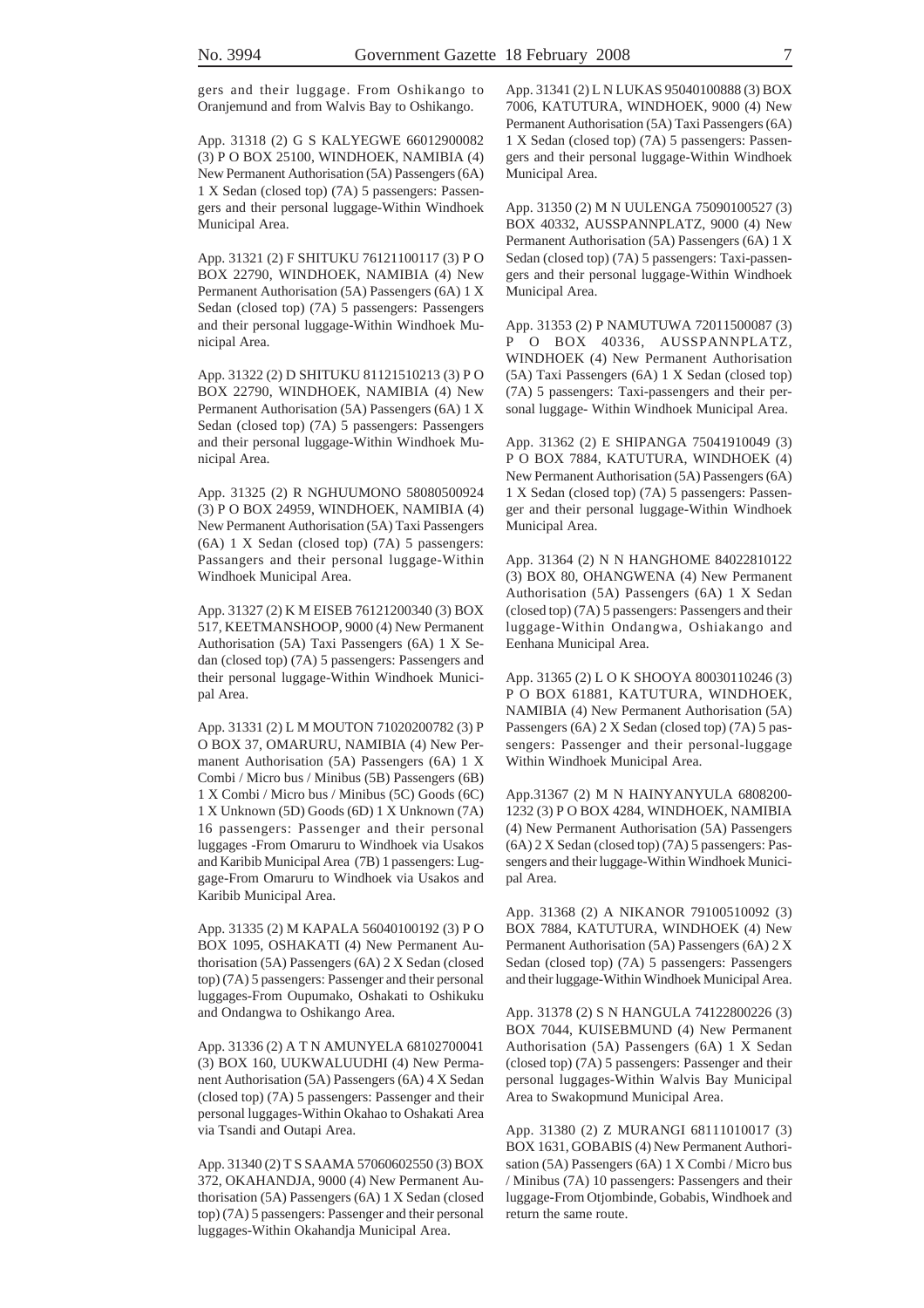App. 31387 (2) J N MUMBULI 77071100144 (3) BOX 1397, OKAHANDJA, 9000 (4) New Permanent Authorisation (5A) Passengers (6A) 1 X Sedan (closed top) (7A) 5 passengers: Passengers and their luggage-within Okahandja Municipal Area.

App. 31390 (2) P SHILULA 74062400456 (3) P O BOX 1010, OKAHANDJA, NAMIBIA (4) New Permanent Authorisation (5A) Passengers (6A) 1 X Sedan (closed top) (7A) 5 passengers: Passengers and their luggage-within Okahandja Municipal Area.

App. 31392 (2) F IITANA 77120300318 (3) BOX 25834, OKURYANGAVA, 9000 (4) New Permanent Authorisation (5A) Passengers (6A) 1 X Sedan (closed top) (7A) 5 passengers: Passengers and their luggage-within Windhoek Municipal Area.

App. 31393 (2) W N MWASHINDANGE 68030- 302835 (3) BOX 61806, KATUTURA, WIND-HOEK (4) New Permanent Authorisation (5A) Passengers (6A) 1 X Sedan (closed top) (7A) 5 passengers: Passengers and their luggage-Within Windhoek Municipal Area.

App. 31394 (2) C H FORTUIN 65011800016 (3) P O BOX 10175, KHOMASDAL, WINDHOEK (4) New Permanent Authorisation (5A) Passengers (6A) 1 X Sedan (closed top) (7A) 5 passengers: Passenger and their personal luggage-From Windhoek Municipal Area to Windhoek International Airport.

App. 31395 (2) T TOMAS 72100500430 (3) BOX 1564, WINDHOEK (4) New Permanent Authorisation (5A) Passengers (6A) 1 X Sedan (closed top) (7A) 5 passengers: Passengers and their luggagewithin Windhoek Municipal Area.

App. 31396 (2) S T NHITIWA 82052010734 (3) P O BOX 759, WINDHOEK (4) New Permanent Authorisation (5A) Passengers (6A) 3 X Sedan (closed top) (7A) 5 passengers: Passenger and their personal luggages-From Oshakati to Oshikango via Ondangwa area.

App. 31404 (2) M T NEUMBO 69082700441 (3) P O BOX 1895, SWAKOPMUND, NAMIBIA (4) New Permanent Authorisation (5A) Passengers (6A) 1 X Sedan (closed top) (7A) 5 passengers: Passenger and their personal luggage-Within Swakopmund Municipal Area to Walvis Bay Municipal Area.

App. 31410 (2) S MATHEW 77090600092 (3) P O BOX 273, OSHAKATI, NAMIBIA (4) New Permanent Authorisation (5A) Passengers (6A) 2 X Sedan (closed top) (7A) 5 passengers: Passengers and their luggage-Within Oshakati,Ondangwa, Ongwediva and Oshikango.

App. 31424 (2) K AMUTENYA 70082400423 (3) BOX 1587, WALVIS BAY, 9000 (4) New Permanent Authorisation (5A) Passengers (6A) 1 X Station wagon (7A) 7 passengers: Passengers and their personal luggage-From Walvis Bay to Onesi and return via the same route.

App. 31425 (2) M KADHIKWA 68052200970 (3) BOX 2589, WALVISBAY (4) New Permanent Authorisation (5A) Passengers (6A) 1 X Sedan (closed top) (7A) 5 passengers: Passengers and their luggage-Within Walvis Bay Municipal Area and from Walvis Bay to Swakopmund.

App. 31428 (2) P KASHIMBA 80071410384 (3) BOX 22934, WINDHOEK (4) New Permanent Authorisation (5A) Passengers (6A) 1 X Sedan (closed top) (7A) 5 passengers: Passengers and their luggage-Within Windhoek Municipal Area

App. 31429 (2) F MWASHEKANDJE 752015- 00252 (3) BOX 22934, WINDHOEK (4) New Permanent Authorisation (5A) Passengers (6A) 1 X Sedan (closed top) (7A) 5 passengers: Passengers and their luggage-Within Windhoek Municipal Area

App. 31449 (2) J IIMONGWA 69020300776 (3) P O BOX 7915, KATUTURA, WINDHOEK, NA-MIBIA (4) New Permanent Authorisation (5A) Passengers (6A) 1 X Sedan (closed top) (7A) 5 passengers: Passengers and their luggage-Within Windhoek Municipal Area.

App. 31462 (2) A G DIERGAARDT 77040200066 (3) BOX 5253, AUSSPANNPLATZ, WINDHOEK (4) New Permanent Authorisation (5A) Passengers (6A) 1 X Sedan (closed top) (7A) 5 passengers: Passenger and their personal luggage-Within Windhoek Municipal Area

App. 31472 (2) P N SHIKULO 73070700691 (3) P O BOX 5654, WINDHOEK, NAMIBIA (4) New Permanent Authorisation (5A) Passengers (6A) 1 X Combi / Micro bus / Minibus (5B) Passengers (6B) 1 X Combi / Micro bus / Minibus (5C) Goods (6C) 1 X Unknown (5D) Goods (6D) 1 X Unknown (7A) 14 passengers: Passenger and their personal luggage - From Oluno Bus stop to Windhoek at Okuryangava Service Station. (7B) 1 passengers: Goods-From Oluno Bus stop to Windhoek at Okuryangava Service Station.

App. 31483 (2) C S SIMASIKU 81090900104 (3) P O BOX 25823, WINDHOEK, NAMIBIA (4) New Permanent Authorisation (5A) Passengers (6A) 1 X Sedan (closed top) (7A) 5 passengers: Passenger and their personal luggage-Within Windhoek Municipal Area.

App. 31489 (2) J MATHEUS 63061601899 (3) BOX 60882, KATUTURA, NAMIBIA (4) New Permanent Authorisation (5A) Passengers (6A) 1 X Sedan (closed top) (7A) 5 passengers: Passenger and their personal luggage-Within Windhoek Municipal Area.

App. 31490 (2) J TOMAS 71042000018 (3) BOX 60882, KATUTURA, 9000 (4) New Permanent Authorisation (5A) Passengers (6A) 1 X Sedan (closed top) (7A) 5 passengers: Passenger and their personal luggage-Within Windhoek Municipal Area.

App. 31497 (2) K KALENGA 78121600138 (3) P O BOX 24657, WINDHOEK, NAMIBIA (4) New Permanent Authorisation (5A) Passengers (6A) 1 X Sedan (closed top) (7A) 5 passengers: Passenger and their personal luggage-Within Windhoek Municipal Area.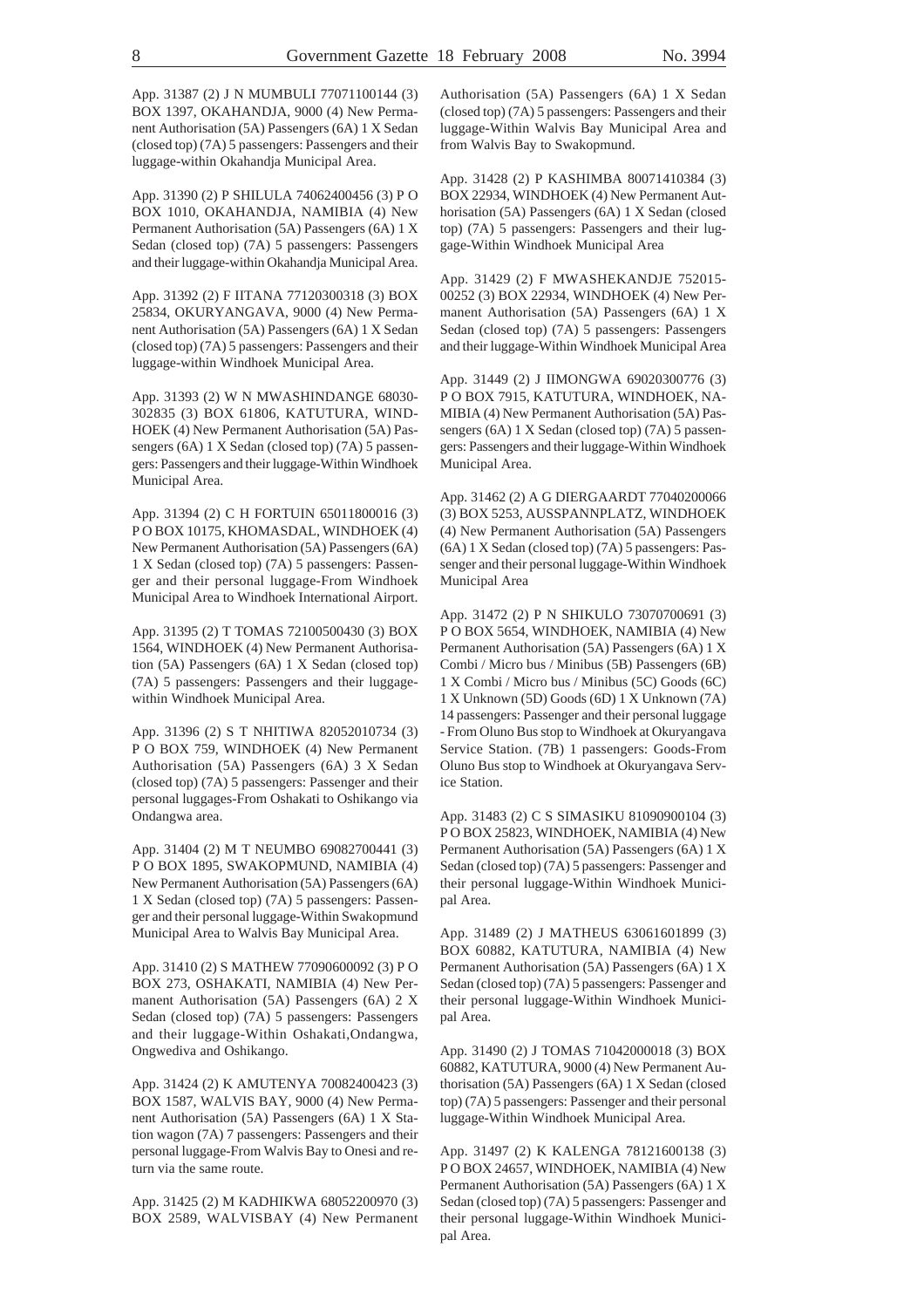App. 31498 (2) J S MURONGA 78042700318 (3) P O BOX 856, RUNDU, NAMIBIA (4) New Permanent Authorisation (5A) Passengers (6A) 1 X Sedan (closed top) (7A) 5 passengers: Passenger and their personal luggage-Within Rundu Municipal Area.

App. 31499 (2) M T MBONGI 63021201415 (3) P O BOX 2042, GROOTFONTEIN, NAMIBIA (4) New Permanent Authorisation (5A) Passengers (6A) 1 X Sedan (closed top) (7A) 5 passengers: Passenger and their personal luggage-Within Rundu Municipal Area.

App. 31502 (2) L M H NAIRENGE 4602270700133 (3) P O BOX 6005, MPUNGU (4) New Permanent Authorisation (5A) Passengers (6A) 1 X Combi / Micro bus / Minibus (7A) 10 passengers: Passenger and their personal luggage-From Rundu area to Nkure-Nkuru Area.

App. 31504 (2) S K NDARA 80092710115 (3) P O BOX 86, RUNDU, NAMIBIA (4) New Permanent Authorisation (5A) Passengers (6A) 1 X Sedan (closed top) (7A) 10 passengers: Passenger and their personal luggage-From Rundu area to Divundu Area.

App. 31505 (2) M T MBONGI 63021201415 (3) P O BOX 2042, GROOTFONTEIN, NAMIBIA (4) New Permanent Authorisation (5A) Passengers (6A) 1 X Combi / Micro bus / Minibus (7A) 8 passengers: Passenger and their personal luggage-From Rundu area to Divundu Area.

App. 31509 (2) N AMUTENYA 78110400132 (3) BOX 40240, WINDHOEK (4) New Permanent Authorisation (5A) Passengers (6A) 2 X Sedan (closed top) (7A) 5 passengers: Passengers and their personal luggage-Within Windhoek Municipal Area.

App. 31512 (2) D NEUMBO 0106315 (3) BOX 40240, AUSSPANNPLATZ, WINDHOEK (4) New Permanent Authorisation (5A) Passengers (6A) 2 X Sedan (closed top) (7A) 5 passengers: Passengers and their personal luggage-Within Windhoek Municipal Area.

App. 31519 (2) L N HATUTALE 79050510191 (3) BOX 62709, WANAHEDA, 9000 (4) New Permanent Authorisation (5A) Passengers (6A) 1 X Sedan (closed top) (7A) 5 passengers: Passengers and their personal luggage-within Windhoek Municipal Area.

App. 31524 (2) A G PEARSON 6202060100153 (3) P O BOX 7027, SWAKOPMUND, NAMIBIA (4) New Permanent Authorisation (5A) Passengers (6A) 3 X Combi / Micro bus / Minibus (7A) 14 passengers: Passenger and their personal luggages - From Walvis Bay Municipal Area to Windhoek via Swakopmund Municipal A rea and Henties Bay Municipal Area.

App. 31530 (2) J J JANSEN 67042000021 (3) P O BOX 4074, REHOBOTH, NAMIBIA (4) New Permanent Authorisation (5A) Passengers (6A) 2 X Combi / Micro bus / Minibus (5B) Passengers (6B) 2 X Combi / Micro bus / Minibus (7A) 13 passengers: Passenger and their personal luggages-From Rehoboth to Windhoek, Windhoek to Walvis Bay, Windhoek to Oranjemund and Orgainised Parties. (7B) 16 passengers: Passenger and their personal luggages-From Rehoboth to Windhoek, Windhoek to Walvis Bay, Windhoek to Oranjemund and Orgainised Parties.

App. 31534 (2) P ALBIN 62033100022 (3) BOX 64030, OKURYANGAVA, WINDHOEK (4) New Permanent Authorisation (5A) Passengers (6A) 1 X Sedan (closed top) (7A) 5 passengers: Passenger and their personal luggage-Within Windhoek Municipal Area.

App. 31536 (2) T NAMBALA 64082200398 (3) BOX 25393, WINDHOEK, 9000 (4) New Permanent Authorisation (5A) Passengers (6A) 1 X Sedan (closed top) (7A) 5 passengers: Passenger and their personal luggage-within Windhoek Municipal Area.

App. 31540 (2) N DAMASEB 80102100020 (3) BOX 1035, WINDHOEK (4) New Permanent Authorisation (5A) Passengers (6A) 1 X Sedan (closed top) (7A) 5 passengers: Passengers and their luggage - Within Windhoek Municipal Area.

App. 31541 (2) A CLOETE 5303070800368 (3) BOX 4074, REHOBOTH (4) New Permanent Authorisation (5A) Passengers (6A) 2 X Sedan (closed top) (7A) 5 passengers: Passengers and their luggage-Within Windhoek Municipal Area.

App. 31542 (2) E D NDJABA 79020850016 (3) BOX 7931, ONDANGWA, 9000 (4) New Permanent Authorisation (5A) Passengers (6A) 1 X Sedan (closed top) (7A) 5 passengers: Passenger and their personal luggages-Within Ondangwa to Oshikango and return.

App. 31545 (2) A CLOETE 5303070800368 (3) BOX 4074, REHOBOTH (4) New Permanent Authorisation (5A) Employees (6A) 1 X Combi / Micro bus / Minibus (7A) 10 passengers: Employees and their luggage-From Central Hospital and Unam to Places Within Windhoek.

App. 31547 (2) M M MOOWA 75050800382 (3) P O BOX 1380, NGWEZE, KATIMA MULILO (4) New Permanent Authorisation (5A) Passengers (6A) 1 X Sedan (closed top) (7A) 5 passengers: Passenger and their personal luggages-Within Katima Mulilo Municipal Area and to Winela border posts.

App. 31549 (2) J N CHAKA 74061000322 (3) P O BOX 27, ARIAMSVLEI, NAMIBIA (4) New Permanent Authorisation (5A) Passengers (6A) 1 X Sedan (closed top) (7A) 5 passengers: Passenger and their personal luggages-Within Katima Mulilo Municipal Area and to Winela border posts.

App. 31554 (2) DESERT CAR HIRE CC20051876 (3) P O BOX 86334, EROS, WINDHOEK, 9000 (4) New Permanent Authorisation (5A) Passengers (6A) 1 X Bus (single deck) (7A) 23 passengers: Employee and their personal luggages-From Windhoek International Airport to varrious places within Namibia and return.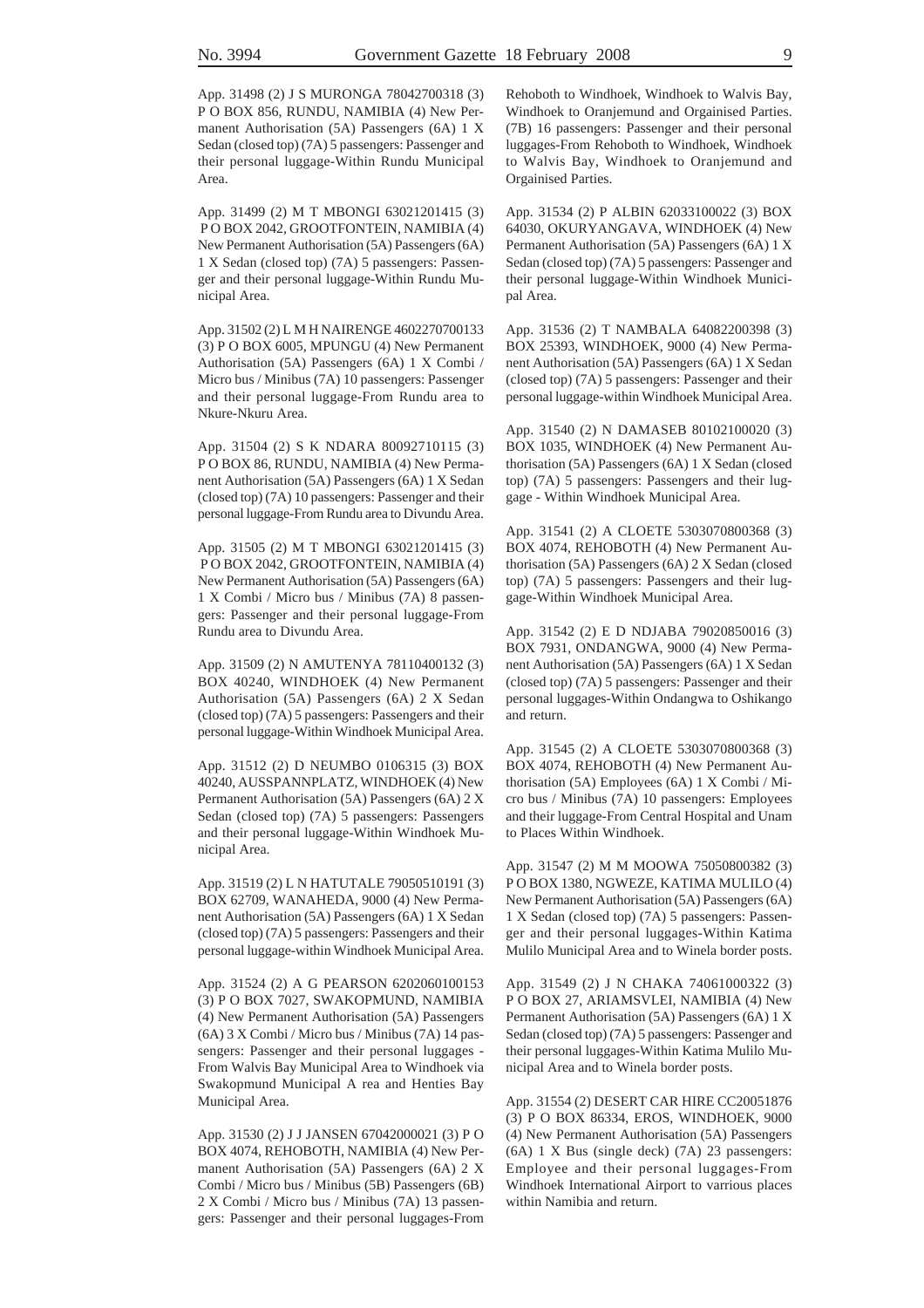App. 31556 (2) M Y DUVENHAGE CC200841 (3) BOX 6439 AUSSPANNPLATZ, WINDHOEK (4) New Permanent Authorisation (5A) Employees (6A) 1 X Combi / Micro bus / Minibus (7A) 14 passengers: Tourists as well as their personal effects-From Windhoek and/or the Hosea Kutako International Airport to places situated within the Republic of Namibia and return.

App. 31565 (2) A EISES 4405030900131 (3) BOX 5262, AUSSPANNPLATZ, WINDHOEK (4) New Permanent Authorisation (5A) Passengers (6A) 2 X Sedan (closed top) (7A) 5 passengers: Tourists and their personal luggages-From Windhoek International Airport /Hosea Kutako to all places within Namibia and return.

App. 31568 (2) E N MUPAKELENI 82060110599 (3) BOX 7044, KUISEBMUND, WALVIS BAY (4) New Permanent Authorisation (5A) Passengers (6A) 1 X Sedan (closed top) (7A) 5 passengers: Passengers and their personal luggage-Within Walvis Bay to Swakopmund Municipal Area.

App. 31569 (2) S SHIVUTE 68040200059 (3) BOX 759, WINDHOEK (4) New Permanent Authorisation (5A) Passengers (6A) 4 X Sedan (closed top) (7A) 5 passengers: Passengers and their personal luggage-Within Windhoek Municipal Area.

App. 31573 (2) T AMUTHENU 59022100278 (3) BOX 849, ONDANGWA (4) New Permanent Authorisation (5A) Passengers (6A) 2 X Sedan (closed top) (7A) 5 passengers: Passengers and their luggage-Within Onandjokwe, Ondangwa and Oshakati.

App. 31579 (2) S KATANA 62020500086 (3) BOX 373, SWAKOPMUND, 9000 (4) New Permanent Authorisation (5A) Passengers (6A) 1 X Sedan (closed top) (7A) 5 passengers: Passenger and their personal luggages-From Ondangwa Area to Omuthiya Area.

App. 31580 (2) M K HIFITIKEKO 78032100040 (3) P O BOX 798, OTJIWARONGO, NAMIBIA (4) New Permanent Authorisation (5A) Passengers (6A) 1 X Sedan (closed top) (7A) 5 passengers: Passenger and their personal luggages-Within Otjiwarongo Municipal Area.

App. 31581 (2) H S GURIRAB 72082800245 (3) P O BOX 9733, EROS, WINDHOEK (4) New Permanent Authorisation (5A) Passengers (6A) 1 X Sedan (closed top) (7A) 5 passengers: Passenger and their personal luggages-Within Windhoek Municipal Area.

App. 31582 (2) R E N NASHIDENGO 67100600723 (3) P O BOX 10702, KHOMASDAL, WINDHOEK, NAMIBIA (4) Additional Vehicle (5A) Passengers (6A) 1 X Sedan (closed top) (7A) 5 passengers: Passenger and their personal luggage -Within Windhoek Municipal Area.

App. 31584 (2) P SHITHIGONA 5806260000735 (3) BOX 1674, OSHAKATI (4) New Permanent Authorisation (5A) Passengers (6A) 1 X Sedan (closed top) (7A) 5 passengers: Passenger and their personal luggage-Within Windhoek Municipal Area.

App. 31586 (2) E S HANGULA 680327 1003 5 (3) P O BOX 5967, AUSSPANNPLATZ, WINDHOEK (4) New Permanent Authorisation (5A) Passengers (6A) 1 X Sedan (closed top) (7A) 5 passengers: Passenger and their personal luggage-Within Windhoek Municipal Area.

App. 31592 (2) E ANDJELE 62030901032 (3) BOX 2488, KUISEBMUND, 9000 (4) New Permanent Authorisation (5A) Passengers (6A) 1 X Sedan (closed top) (7A) 5 passengers: Passenger and their personal luggage-Within Walvis Bay Municipal Area and Swakopmund.

App. 31615 (2) K I AMWAAHA 63030200833 (3) P O BOX 61984, KATUTURA, WINDHOEK, NA-MIBIA (4) New Permanent Authorisation (5A) Passengers (6A) 1 X Sedan (closed top) (7A) 5 passengers: Passenger and their personal luggage-Within Windhoek Municipal Area.

App. 31616 (2) B SHAWELAKA 74032800308 (3) P O BOX 6439, WINDHOEK, NAMIBIA (4) New Permanent Authorisation (5A) Passengers (6A) 1 X Sedan (closed top) (7A) 5 passengers: Passenger and their personal luggage-Within Windhoek Municipal Area.

App. 31618 (2) B SHIKONGO 74082800840 (3) P O BOX 7222, KATUTURA, WINDHOEK (4) New Permanent Authorisation (5A) Passengers (6A) 1 X Sedan (closed top) (7A) 5 passengers: Passenger and their personal luggage-Within Windhoek Municipal Area.

App. 31621 (2) S M N IILONGA 77011700293 (3) P O BOX 95412, KATUTURA, 9000 (4) New Permanent Authorisation (5A) Passengers (6A) 1 X Sedan (closed top) (7A) 5 passengers: Passengers and their personal luggage-Within Windhoek Municipal Area.

App. 31633 (2) T A SHIIKWA 70072000244 (3) BOX 40336, AUSSPANNPLATZ, WINDHOEK (4) New Permanent Authorisation (5A) Passengers (6A) 1 X Sedan (closed top) (7A) 5 passengers: Persons and their personal luggage-Within Windhoek Municipal Area.

App. 31636 (2) K NDJODHI 681218 0067 6 (3) BOX 2053, SWAKOPMUND, 9000 (4) New Permanent Authorisation (5A) Passengers (6A) 1 X Sedan (closed top) (7A) 5 passengers: Passengers and their luggage-Within Windhoek Municipal Area.

App. 31640 (2) A K LIMBO 77042800117 (3) BOX 24545, WINDHOEK (4) New Permanent Authorisation (5A) Passengers (6A) 1 X Sedan (closed top) (7A) 5 passengers: Passengers and their personal luggage-Within Katima Mulilo Municipal Area.

App. 31643 (2) M P LIMBO 82070210127 (3) BOX 24545, WINDHOEK, 9000 (4) New Permanent Authorisation (5A) Passengers (6A) 1 X Sedan (closed top) (7A) 5 passengers: Passengers and their personal luggage-Within Katima Mulilo Municipal Area and minela about + 10 KM.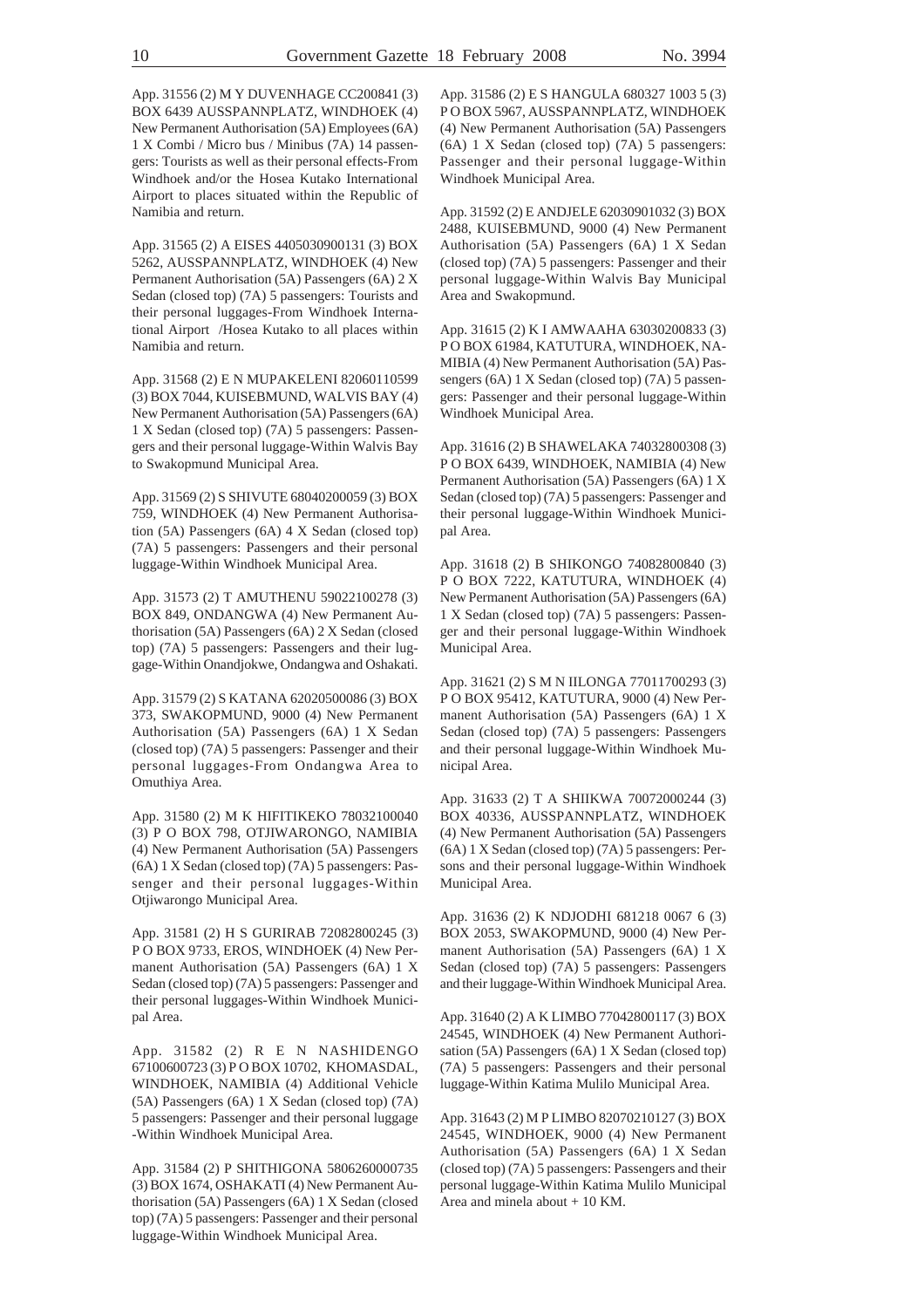App. 31646 (2) J NAMBAHU 69052100020 (3) P O BOX 26240, WINDHOEK, NAMIBIA (4) New Permanent Authorisation (5A) Passengers (6A) 1 X Sedan (closed top) (7A) 5 passengers: Passenger and their personal luggage-Within Windhoek Municipal Area.

App. 31648 (2) N T MBONGE 84100210507 (3) P O BOX 31519, PIONIERSPARK, WINDHOEK (4) New Permanent Authorisation (5A) Passengers (6A) 1 X Sedan (closed top) (7A) 5 passengers: Passenger and their personal luggage-Within Windhoek Municipal Area.

App. 31649 (2) H KALENGA 79120510136 (3) BOX 31519, PIONIERSPARK, WINDHOEK (4) New Permanent Authorisation (5A) Passengers (6A) 1 X Sedan (closed top) (7A) 5 passengers: Passenger and their personal luggage-Within Windhoek Municipal Area.

App. 31650 (2) P T KANDUME 86071300053 (3) BOX 31519, PIONERSPARK, WINDHOEK (4) New Permanent Authorisation (5A) Passengers (6A) 1 X Sedan (closed top) (7A) 5 passengers: Passenger and their personal luggage-Within Windhoek Municipal Area.

App. 31651 (2) P ERASTUS 7008141100065 (3) BOX 25586, WINDHOEK, 9000 (4) New Permanent Authorisation (5A) Passengers (6A) 1 X Sedan (closed top) (7A) 5 passengers: Passengers and their personal luggage-within Windhoek Municipal Area.

App. 31653 (2) S NDIMUNHU 277019 (3) P O BOX 1455, OKAHANDJA, NAMIBIA (4) New Permanent Authorisation (5A) Passengers (6A) 1 X Sedan (closed top) (7A) 5 passengers: Passengers and their personal luggage-Within Okahandja Municipal Area.

App. 31657 (2) A ANDIMA 73091800555 (3) P O BOX 80891, WINDHOEK, NAMIBIA (4) New Permanent Authorisation (5A) Passengers (6A) 1 X Sedan (closed top) (7A) 5 passengers: Passengers and their personal luggage-Within Windhoek Municipal Area.

App. 31658 (2) J K KUUTONDOKWA 70060- 602090 (3) BOX 95141, KATUTURA, WINDHOEK, NAMIBIA (4) New Permanent Authorisation (5A) Passengers (6A) 1 X Sedan (closed top) (7A) 5 passengers: Passenger and their personal luggage-Within Windhoek Municipal Area.

App. 31670 (2) F GEINGOB 5612170500193 (3) P O BOX 5019, VINETA, SWAKOPMUND (4) New Permanent Authorisation (5A) Passengers (6A) 1 X Sedan (closed top) (7A) 5 passengers: Passenger and their personal luggage-Within Swakopmund Municipal Area and within an area with a radius of 80 (eighty) kilometers calculated from Swakopmund main post office.

App. 31676 Permit 4999/1 (2) J A ANDERSON 54051700186 (3) BOX 3180, VINETA, SWA-KOPMUND (4) Additional Authority (5A) Bus Passengers (6A) 1 X Combi / Micro bus / Minibus (7A)

16 passengers: From Oshikango to Oranjemund and From Walvis Bay to Oshikango and return via the route as set out in the attached annexure "A" and Walvis Bay to Oshikango-Oshikango to Oranjemund-Walvis Bay to Windhoek.

App. 31679 Permit 14817/1 (2) J A ANDERSON 54051700186 (3) BOX 3180, VINETA, SWA-KOPMUND (4) Additional Authority (5A) Bus Passengers (6A) 1 X Combi / Micro bus / Minibus (7A) 16 passengers: Persons and their personal luggage-From Walvis Bay to Oshakati and Walvis Bay to Windhoek and return.

App. 31680 (2) M TAMUTI 77082600070 (3) P O BOX 62993, WANAHEDA, WINDHOEK (4) New Permanent Authorisation (5A) Passengers (6A) 1 X Sedan (closed top) (7A) 5 passengers: Passengers and their personal luggage-Within Windhoek Municipal Area.

App. 31685 (2) S S ASHIPALA 71123000425 (3) BOX 8704, WINDHOEK, 9000 (4) New Permanent Authorisation (5A) Passengers (6A) 1 X Sedan (closed top) (7A) 5 passengers: Passenger and their personal luggages-Within Ondangwa Municipal Area to Oshakati and return.

App. 31686 (2) P S SHADUKA 78120510178 (3) P O BOX 8704, WINDHOEK, NAMIBIA (4) New Permanent Authorisation (5A) Passengers (6A) 1 X Sedan (closed top) (7A) 5 passengers: Passenger and their personal luggage- From Ondangwa to Oshakati Area.

App. 31687 (2) H N SHIMOSHILI 75010101068 (3) BOX 8704, WINDHOEK (4) New Permanent Authorisation (5A) Passengers (6A) 1 X Sedan (closed top) (7A) 5 passengers: Passenger and their personal luggages-Within Windhoek Municipal Area.

App. 31689 (2) S AMONI 59021100878 (3) BOX 96209, WINDHOEK (4) New Permanent Authorisation (5A) Passengers (6A) 1 X Sedan (closed top) (7A) 5 passengers: Passenger and their personal luggages-Within Windhoek Municipal Area.

App. 31690 (2) M NANGOLO 65030501568 (3) BOX 61847, KATUTURA (4) New Permanent Authorisation (5A) Passengers (6A) 1 X Sedan (closed top) (7A) 5 passengers: Passenger and their personal luggages-Within Windhoek Municipal Area.

App. 31691 (2) S IYAMBO 75070100130 (3) BOX 96209, WINDHOEK, 9000 (4) New Permanent Authorisation (5A) Passengers (6A) 1 X Sedan (closed top) (7A) 5 passengers: Passenger and their personal luggage-Within Windhoek Municipal Area.

App. 31704 (2) D SHITUKU 81121510213 (3) P O BOX 22790, WINDHOEK, NAMIBIA (4) New Permanent Authorisation (5A) Passengers (6A) 1 X Sedan (closed top) (7A) 5 passengers: Passenger and their personal luggage-Within Windhoek Municipal Area.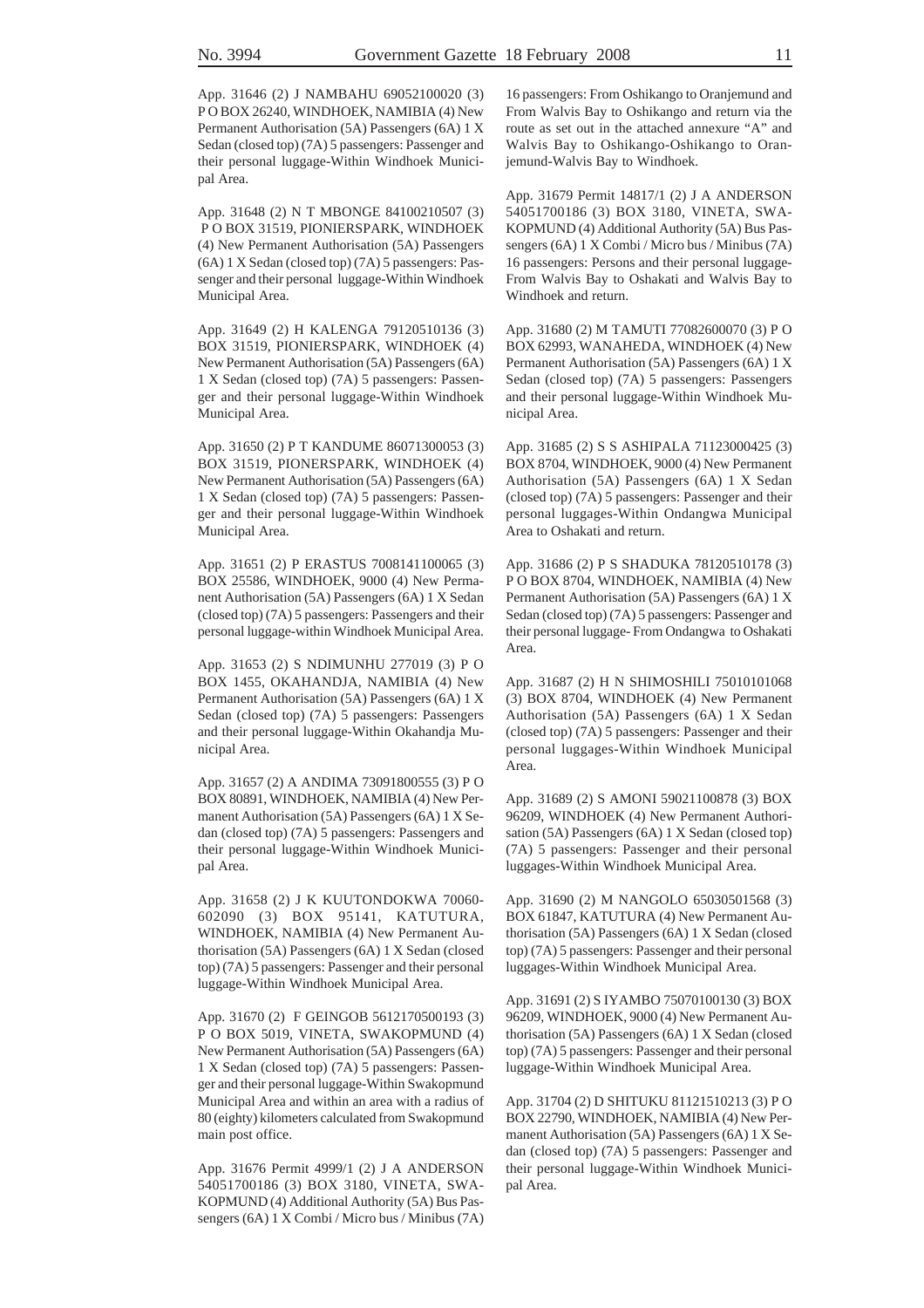BOX 22790, WINDHOEK, NAMIBIA (4) New Per-(3) BOX 22194, WINDHOEK (4) New Permanent manent Authorisation (5A) Passengers (6A) 1 X Se-Authorisation (5A) Passengers (6A) 2 X Sedan (closed dan (closed top) (7A) 5 passengers: Passenger and top) (7A) 5 passengers: Passengers and their luggage their personal luggage-Within Windhoek Municipal -Within Windhoek Municipal Area. Area.

App. 31716 (2) T N FILLIPUS 80042810671 (3) (3) BOX 10, GOBABIS, 9000 (4) New Permanent BOX 254, OKAHANDJA, 9000 (4) New Permanent Authorisation (5A) Passengers (6A) 1 X Sedan (closed Authorisation (5A) Passengers (6A) 1 X Combi / top) (7A) 5 passengers: Passengers and their luggage Micro bus / Minibus (7A) 15 passengers: Passenger -From Epako to Gobabis-Within Municipal Area of and their personal luggage-from Windhoek to Walvis Gobabis. Bay and Windhoek to Oshakati and return.

App. 31719 (2) T KAFO 6505051100700 (3) BOX (3) P O BOX 61474, KATUTURA, WINDHOEK, 1782, ORANJEMUND, 9000 (4) New Permanent NAMIBIA (4) New Permanent Authorisation (5A) Authorisation (5A) Passengers (6A) 2 X Bus (single Passengers (6A) 1 X Sedan (closed top) (7A) 5 pasdeck) (5B) Passengers (6B) 2 X Bus (single deck) sengers: Passenger and their personal luggage-Within (5C) Goods (6C) 1 X Unknown (5D) Goods (6D) 1 Windhoek Municipal Area. X Unknown (7A) 28 passengers: Passengers and their personal luggage -from Windhoek to Walvis Bay and App. 31777 (2) N T NELIWA 83042310604 (3) Oranjemund to Oshakati and return. (7B) 1 passen-P O BOX 62119, KATUTURA, WINDHOEK (4) gers: Luggage-from Windhoek to Walvis Bay and New Permanent Authorisation (5A) Passengers (6A) Oranjemund to Oshakati and return.

App. 31725 (2) N S N NAKASHOLE 77031300118 pal Area. (3) BOX 3879, WINDHOEK (4) New Permanent Authorisation (5A) Passengers (6A) 1 X Sedan (closed App. 31782 (2) P DE KLERK 7108100200285 (3) top) (7A) 5 passengers: Passenger and their personal P O BOX 6432, AUSSPANNPLATZ, WINDHOEK luggage-Within Oshakati , Ondangwa , Oshikango (4) New Permanent Authorisation (5A) Passengers and Eenhana.

App. 31728 (2) T N AKUENJE 37032200060 (3) Municipal Area. P O BOX 98537, HOCHLANDPARK, WINDHOEK (4) New Permanent Authorisation (5A) Passengers App. 31008 Permit 17286/0 (2) P SAMUEL to (6A) 2 X Sedan (closed top) (7A) 5 passengers: Pas-L HAUKENA 600625 0019 8 (3) BOX 28362, senger and their personal luggages -Within Windhoek WINDHOEK, 9000 (4) Transfer of Authorisation Municipal Area.

App. 31730 (2) T N AKUENJE 37032200060 (3) P O BOX 98537, HOCHLANDPARK, WINDHOEK (4) New Permanent Authorisation (5A) Passengers App. 31013 Permit 1299/2 (2) M S SHILUMBU to (6A) 2 X Combi / Micro bus / Minibus (5B) Passen-I AKANIME 78092410267 (3) BOX 4, WALVISgers (6B) 2 X Combi / Micro bus / Minibus (5C) BAY (4) Transfer of Authorisation (5A) Taxi Pas-Goods (6C) 2 X Unknown (5D) Goods (6D) 2 X sengers (6A) 1 X Sedan (closed top) (7A) 5 passen-Unknown (7A) 16 passengers: Passenger and their gers: Passenger and their personal luggage-Within personal luggages-From Windhoek to Walvis Bay Walvis Bay Municipal Area. Municipal Area. (7B) 1 passengers: Passenger and App. 31023 Permit 6851/0 (2) H VAN NIEKERK to their personal luggage-From Windhoek to Walvis Bay STARGAZING ADVENTURE NAMIBIA CC200- Municipal Area.

App. 31738 (2) E EKSODUS 82070210286 (3) MIBIA (4) Transfer of Authorisation (5A) Tourists P O BOX 23428, WINDHOEK, NAMIBIA (4) New (6A) 1 X Combi / Micro bus / Minibus (7A) 8 pas-Permanent Authorisation (5A) Passengers (6A) 1 X sengers: Tourists and their personal luggage-From Sedan (closed top) (7A) 5 passengers: Passenger and Walvis Bay Airport to Walvis Bay Municipal Area their personal luggage-Within Windhoek Municipal and to Swakopmund Municipal Area. Area.

App. 31742 (2) F S APOLLUS 59092000051 (3) F KATONYALA 69122900381 (3) BOX 2314, BOX 98, GIBEON (4) New Permanent Authorisa-ONDANGWA (4) Transfer of Authorisation (5A) tion (5A) Passengers (6A) 1 X Sedan (closed top) Taxi Passengers (6A) 1 X Sedan (closed top) (7A) (7A) 5 passengers: Passenger and their personal lug-5 passengers: Taxi-passengers and their personal luggage-Within Mariental Municipal Area.

App. 31744 (2) E K AMBUNDA 70010500669 (3) P O BOX 96540, WINDHOEK, NAMIBIA (4) New App. 31050 Permit 17629/0 (2) I MUNGOMBA to Permanent Authorisation (5A) Passengers (6A) 1 X L HAUKENA 60062500198 (3) BOX 2864, Sedan (closed top) (7A) 5 passengers: Passenger and WINDHOEK (4) Transfer of Authorisation (5A) Pastheir personal luggage-Within Windhoek Municipal sengers (6A) 1 X Sedan (closed top) (7A) 5 passen-Area.

App. 31705 (2) F SHITUKU 76121100117 (3) P O App. 31762 (2) N HAINYANYULA 73111500330

App. 31765 (2) G M KANGUATJIVI 63061101268

App. 31766 (2) E E POPYENINAWA 66070801261

1 X Sedan (closed top) (7A) 5 passengers: Passenger and their personal luggage-Within Windhoek Munici-

(6A) 1 X Sedan (closed top) (7A) 5 passengers: Passenger and their personal luggages -Within Windhoek

(5A) Passengers (6A) 1 X Sedan (closed top) (7A) 5 passengers: Passengers and their luggage-Within Windhoek Municipal Area.

70042 (3) P O BOX 2699, SWAKOPMUND, NA-

App. 31025 Permit 4362/1 (2) L KATONYALA to gage-From one place situated within Owambo to another place situated within Owambo.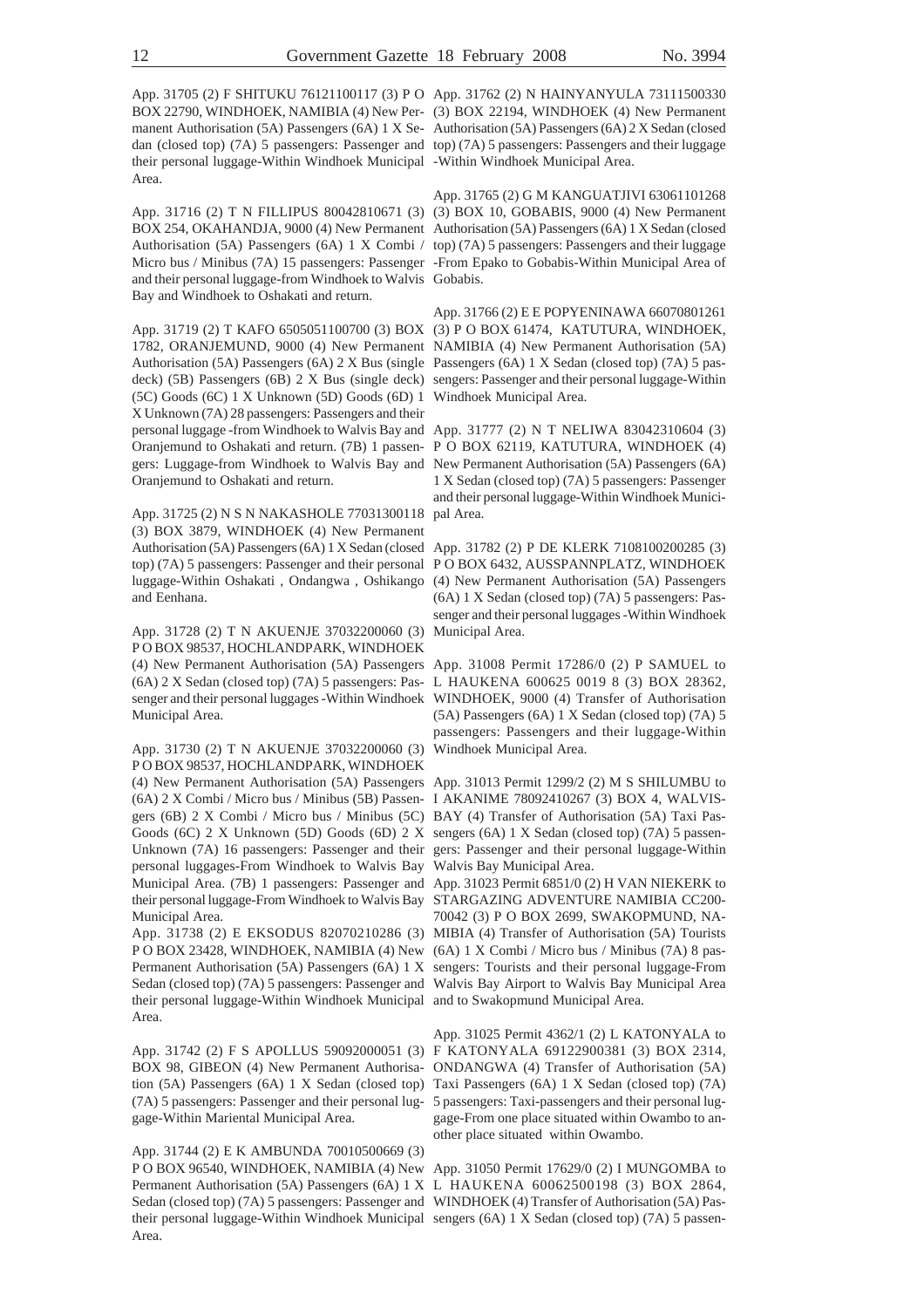Windhoek Municipal Area.

App. 31053 Permit 2638/1 (2) E EKANDJO to App. 31154 Permit 11572/0 (2) J NANGOLO to O M MAKEMBA 82033110028 (3) P O BOX 1571, M S KALOLA 86090100099 (3) BOX 495042, WINDHOEK, NAMIBIA (4) Transfer of Authorisa-WINDHOEK (4) Transfer of Authorisation (5A) Pastion (5A) Passengers (6A) 1 X Sedan (closed top) sengers (6A) 1 X Sedan (closed top) (7A) 5 passen-(7A) 5 passengers: Passengers and their personal lug-gers: Passengers and their luggage-Within Windhoek gage-Within Windhoek Municipal Area.

App. 31062 Permit 10128/1 (2) S A NDJODHI to App. 31157 Permit 17680/0 (2) J SWARTZ to luggage-Within Windhoek Municipal Area.

App. 31069 Permit 17641/0 (2) M ALEX to route. TN AINDONGO 500109SRF0006 (3) BOX 96192, WINDHOEK, 9000 (4) Transfer of Authorisation App. 31159 Permit 12326/1 (2) R E VAN WYK to (5A) Passengers (6A) 1 X Sedan (closed top) (7A) D P B MOUTON 79052510636 (3) BOX 1801, 5 passengers: Passengers and their personal luggage-WALVIS BAY (4) Transfer of Authorisation (5A) Within Windhoek Municipal Area.

App. 31081 Permit 11153/0 (2) H SHIPA to Walvis Bay to Windhoek S HANGULA 68062500691 (3) P O BOX 17052, ONDOBE, NAMIBIA (4) Transfer of Authorisation App. 31162 Permit 6214/0 (2) J ANDREAS to (5A) Passengers (6A) 1 X Sedan (closed top) (7A) H PETRUS 44040300416 (3) P O BOX 13120, 5 passengers: From Eenhana , Ondangwa and Oshi-EENHANA, NAMIBIA (4) Transfer of Authorisakango.

D H MEYER 56070702263 (3) P O BOX 5482, AUS-SPANNPLATZ, WINDHOEK (4) Transfer of Authorisation (5A) Passengers (6A) 1 X Sedan (closed App. 31169 Permit 13684/1 (2) O M AIKOKOLA to luggage-Within Windhoek Municipal Area.

to A F DE WEE 85042410392 (3) P O BOX 1091, Within Windhoek Municipal Area. WINDHOEK, NAMIBIA (4) Transfer of Authorisation (5A) Taxi Passengers (6A) 1 X Sedan (closed App. 31175 Permit 7766/1 (2) O AMADHILA to L top) (7A) 5 passengers: Taxi-passengers and their T HAKAYE 72021200197 (3) BOX 1118, WALVIS personal luggage-Within Windhoek Municipal Area. BAY (4) Transfer of Authorisation (5A) Taxi Pas-

N S N NAKASHOLE 77031300118 (3) BOX 3879, Within Walvis Bay Municipal Area. WINDHOEK (4) Transfer of Authorisation (5A) Passengers (6A) 1 X Sedan (closed top) (7A) 5 passen- App. 31178 Permit 5800/1 (2) A KONDO to U M gers: Passenger and their personal luggage-Within TUTJAVI POO77854 (3) BOX 20696, WA-Oshakati, Ondangwa, and Oshikango.

App. 31145 Permit 11291/1 (2) OTJIVI TRANS-FERS & TOURS to E HOEBEB 75012500113 (3) P O BOX 96432, WINDHOEK (4) Transfer of Authorisation (5A) Tourists (6A) 1 X Combi / Micro App. 31181 Permit 552/1 (2) D MOOTU to bus / Minibus (7A) 9 passengers: Tourist and their B T KOZONGUIZI 68112001049 (3) P O BOX personal luggages-From Windhoek Municipal Area 62505, KATUTURA, WINDHOEK (4) Transfer of to Windhoek International Airport and to places situ-Authorisation (5A) Taxi Passengers (6A) 1 X Sedan ated within the Republic of Namibia and up to the (closed top) (7A) 4 passengers: 04 Taxi-passengers borders of Namibia.

App. 31146 Permit 9112/1 (2) J M M WANTENAAR to E HOEBEB 75012500113 (3) P O BOX 96432, App. 31222 Permit 17702/0 (2) M N THERON to WINDHOEK (4) Transfer of Authorisation (5A) F CHRISTIANS 5602280800237 (3) BOX 23860, Tourists (6A) 1 X Sedan (closed top) (7A) 5 passen-WINDHOEK (4) Transfer of Authorisation (5A) Taxi gers: Tourists as well as their personal effects-From Passengers (6A) 1 X Sedan (closed top) (7A) 5 pas-Windhoek and/or Hosea Kutako International Airport sengers: Passengers and their persona luggage-Within

gers: Passengers and their personal luggage-Within to places situated within the Republic of Namibia and return.

Municipal Area.

F N MOWES 82090310839 (3) BOX 98318, PELI-E SWARTZ 78021600233 (3) BOX 3344, CAN SQUARE, WINDHOEK, 9000 (4) Transfer of REHOBOTH (4) Transfer of Authorisation (5A) Pas-Authorisation (5A) Passengers (6A) 1 X Sedan (closed sengers (6A) 1 X Combi / Micro bus / Minibus (7A) top) (7A) 5 passengers: Passenger and their personal 15 passengers: Passengers and their luggage-From Windhoek to Walvis Bay-From Oranjemund to Oshakati, Rehoboth to Windhoek and back the same

> Passengers (6A) 1 X Bus (single deck) (7A) 5 passengers: Passenger and their personal luggages-From

App. 31093 Permit 5010/1 (2) R R LOTZ to luggage-From Opuwo to Windhoek via Ruacana and tion (5A) Passengers (6A) 1 X Combi / Micro bus / Minibus (7A) 16 passengers: Passengers and their return via the same route.

top) (7A) 5 passengers: Passenger and their personal B KALUMBU 83062510293 (3) BOX 62063, App. 31115 Permit 14360/0 (2) E P HANGHOME (7A) 5 passengers: Passengers and their luggage - KATUTURA, WINDHOEK (4) Transfer of Authorisation (5A) Passengers (6A) 1 X Sedan (closed top)

App. 31143 Permit 17673/0 (2) J M ANGULA to gers: Taxi-passengers and their personal luggagesengers (6A) 1 X Sedan (closed top) (7A) 5 passen-

> NAHEDA, KATUTURA, WINDHOEK, 9000 (4) Transfer of Authorisation (5A) Taxi Passengers (6A) 1 X Sedan (closed top) (7A) 5 passengers: Within Windhoek Municipal Area.

> and their personal luggage-Within the Municipal Area of Windhoek, Rank Cimbebasia.

> Windhoek Municipal Area.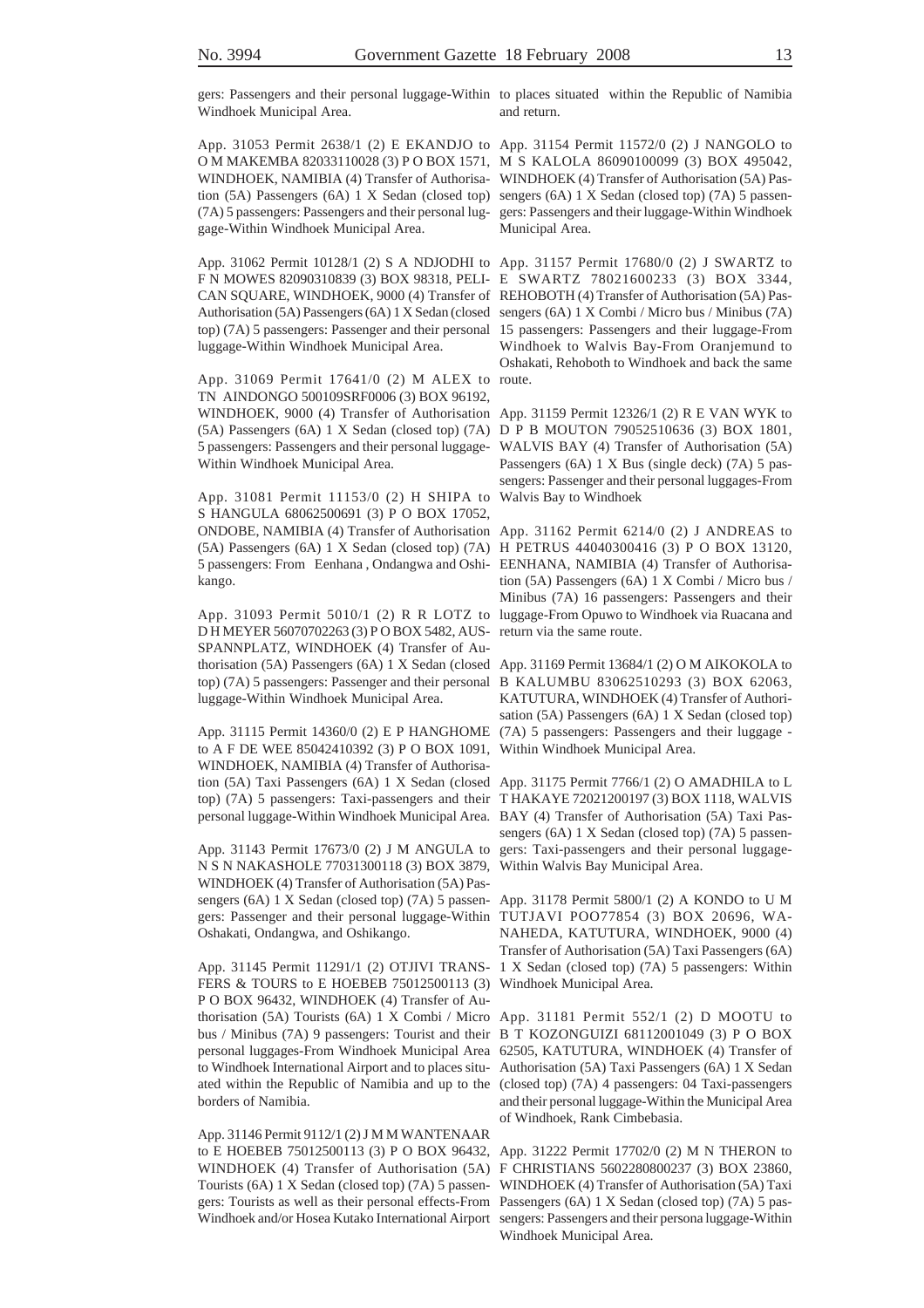80010300082 (3) BOX 1447, OKAHANDJA (4) Re-and their personal luggage-Within Windhoek Municiplacement of Vehicle (5A) Passengers (6A) 1 X Se-pal Area. dan (closed top) (7A) 5 passengers: Within Okahandja Municipal Area.

App. 31252 Permit 1166/1 (2) F AMUNYELA to E OKAHANDJA, NAMIBIA (4) Transfer of Authori-N JOSEPH-NIKANOR 73100500180 (3) P O BOX sation (5A) Passengers (6A) 1 X Sedan (closed top) 70796, KHOMASDAL, WINDHOEK (4) Transfer (7A) 5 passengers: Passengers and their luggage of Authorisation (5A) Taxi Passengers (6A) 1 X Se-Within Okahandja Municipal Area. dan (closed top) (7A) 5 passengers: Taxi-passengers and their personal luggag -Within Windhoek Munici-App. 31398 Permit 14894/0 (2) E M AMUKWAYA pal Area.

E DUNDEE 76070100077 (3) BOX 70771, passengers: Passenger and their personal luggage-WINDHOEK, 9000 (4) Transfer of Authorisation (5A) Passengers (6A) 1 X Sedan (closed top) (7A) 5 passengers: Passengers and their luggage. Within App. 31405 (2) I KATJOUANGA 86031200295 (3) Windhoek Municipal Area.

App. 31264 Permit 17722/0 (2) J K SHINGWEDHA gers: Luggages - From Windhoek to Otjinene area. to S HUGO 556040800314 (3) BOX 10105, KHOMASDAL, WINDHOEK, 9000 (4) Transfer of App. 31408 Permit 11509/0 (2) S MATHEW to M T Authorisation (5A) Passengers (6A) 1 X Combi / Micro bus / Minibus (7A) 16 passengers: Passengers OSHAKATI, 90000 (4) Transfer of Authorisation and their personal luggage- From Windhoek to Walvis (5A) Passengers (6A) 1 X Sedan (closed top) (7A) 5 Bay and return via the route set out below.

App. 31266 Permit 3079/1 (2) D R R P SWARTZ to pal Area. W GENTZ 78062000249 (3) P O BOX 22349, WINDHOEK (4) Transfer of Authorisation (5A) Pas-App. 31433 Permit 4240/3 (2) A NGHIYOONANYE sengers (6A) 1 X Sedan (closed top) (7A) 5 passen-to P V PARI 80021010315 (3) BOX 4471, gers: Passenger and their personal luggage-Within WINDHOEK (4) Transfer of Authorisation (5A) Taxi Windhoek Municipal Area.

App. 31271 Permit 299/2 (2) S J NDAHANGWAPO to M N ASINO 77090210030 (3) P O BOX 4529, App. 31436 Permit 5304/1 (2) E S NAFTALI to W WINDHOEK, NAMIBIA (4) Transfer of Authorisa-N MWASHINDANGE 68030302835 (3) BOX tion (5A) Taxi Passengers (6A) 1 X Sedan (closed 61806, KATUTURA, WINDHOEK (4) Transfer of top) (7A) 5 passengers: Passenger and their personal Authorisation (5A) Passengers (6A) 1 X Sedan (closed luggage-From Rank 71 to places situated within the top) (7A) 5 passengers: Passengers and their luggage. Municipality of Windhoek

App. 31281 Permit 4197/1 (2) R B MOUTON to E E App. 31441 Permit 17821/0 (2) H JOSEF to P VOGEL 69091400528 (3) P O BOX 62806, AMBONDO 66061700040 (3) BOX 62953, WANAHEDA, WINDHOEK, NAMIBIA (4) Trans-KATUTURA, 9000 (4) Transfer of Authorisation fer of Authorisation (5A) Passengers (6A) 1 X Sedan (5A) Passengers (6A) 1 X Sedan (closed top) (7A) 5 (closed top) (7A) 5 passengers: Passenger and their passengers: Passengers and their personal luggagepersonal luggage - Within Windhoek Municipal Area. Within Windhoek Municipal Area.

App. 31319 Permit 15806/0 (2) R NGHUUMONO App. 31456 Permit 17829/0 (2) E NANGOLO to S to L HANGALA 62090903732 (3) P/ BAG 23612, K KALOLA 75032310034 (3) P O BOX 96313, WINDHOEK, 9000 (4) Transfer of Authorisation WINDHOEK, NAMIBIA (4) Transfer of Authorisa-(5A) Passengers (6A) 1 X Sedan (closed top) (7A) 5 tion (5A) Passengers (6A) 1 X Sedan (closed top) passengers: Passenger and their personal luggage-(7A) 6 passengers: Passenger and their personal Within Windhoek Municipal Area.

App. 31346 Permit 17689/0 (2) F ISMAEL to App. 31460 Permit 2658/2 (2) A W HEITHA to T MWANAUTA 84110310148 (3) BOX 1439, JAFETA 71062400569 (3) BOX 40036, RUNDU, 90000 (4) Transfer of Authorisation (5A) AUSSPANNPLATZ, 9000 (4) Transfer of Authori-Passengers (6A) 1 X Sedan (closed top) (7A) 5 pas-sation (5A) Taxi Passengers (6A) 1 X Sedan (closed sengers: Passenger and their personal luggage - Within top) (7A) 5 passengers: Passenger and their personal Rundu Municipal Area.

App. 31348 Permit 10536/1 (2) B E ANGULA to S App. 31469 Permit 7105/2 (2) W GARBERS to C IPINGE 80111510120 (3) BOX 21428, WINDHOEK SCHOONBEE 77111310322 (3) BOX 31137, P/ (4) Transfer of Authorisation (5A) Passengers (6A) 1 PARK, 9000 (4) Transfer of Authorisation (5A) Pas-

App. 31241 Permit 3790/2 (2) P N SHIFELA X Sedan (closed top) (7A) 5 passengers: Passsenger

App. 31386 Permit 17783/0 (2) T JACOB to P SHILULA 74062400456 (3) P O BOX 1010,

App. 31256 Permit 5310/1 (2) O HAUWANGA to B (5A) Passengers (6A) 1 X Sedan (closed top) (7A) 5 to L N EGUMBO 68122010040 (3) BOX 95208, WINDHOEK, 90000 (4) Transfer of Authorisation Witnin-Windhoek Municipal Area.

> BOX 17, OTJINENE (4) New Permanent Authorisation (5A) Goods (6A) 1 X Unknown (7A) 1 passen-

> HAIMBODI 78020300260 (3) BOX 2064, passengers: Passenger and their personal lugggage-Within Ongwediva-Oshakati and Ondangwa Munici-

> Passengers (6A) 1 X Sedan (closed top) (7A) 5 passengers: Within Windhoek Municipal Area.

> Within Windhoek Municipal Area.

luggages-Within Windhoek Municipal Area.

luggage-Within Windhoek Municipal Area.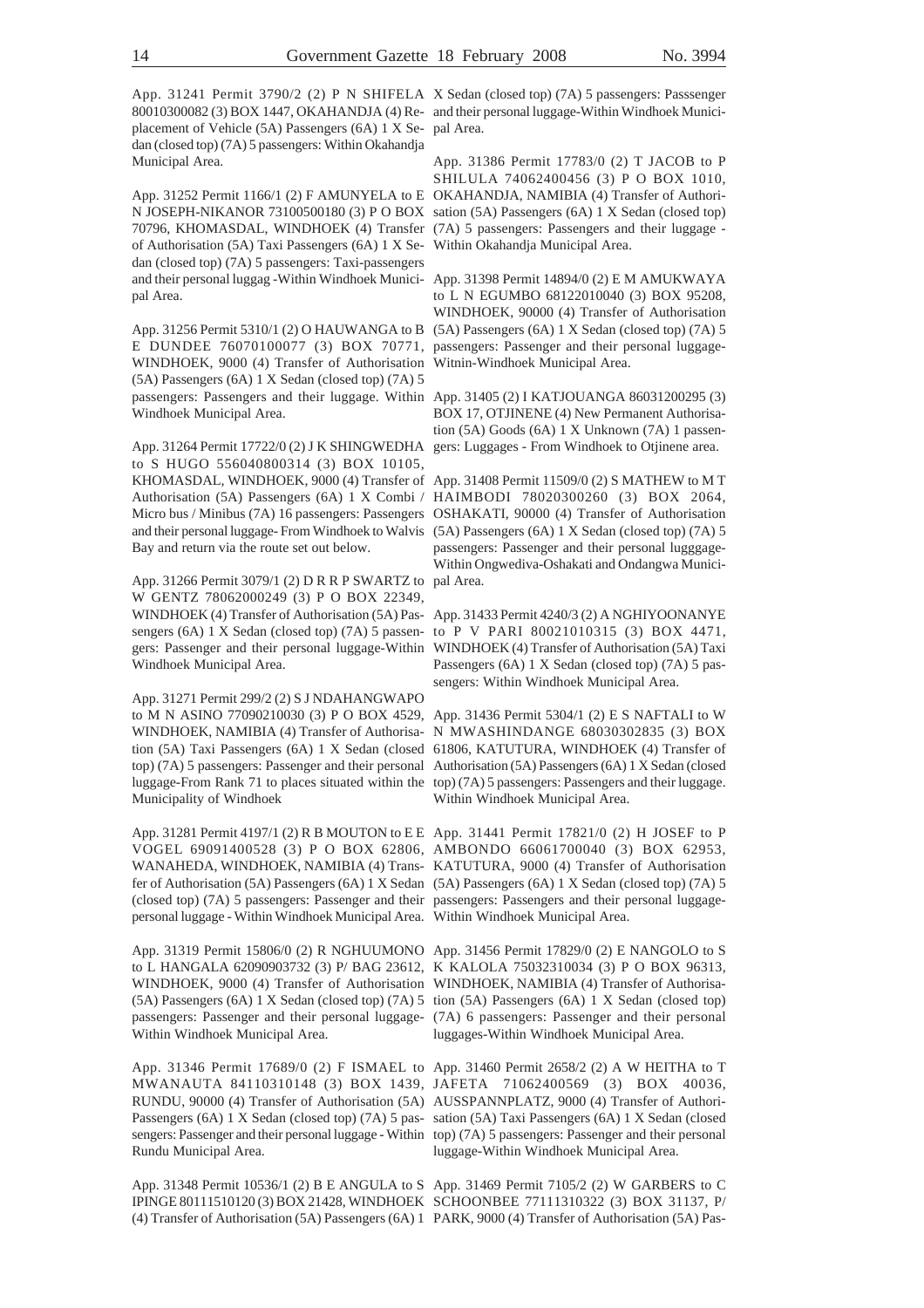sengers (6A) 1 X Sedan (closed top) (7A) 5 passen- WINDHOEK (4) Transfer of Authorisation (5A) Pasgers: Passenger and their personal luggages-Within sengers (6A) 2 X Sedan (closed top) (5B) Passengers Windhoek Municipal Area.

ROOINASIE 50050300032 (3) P O BOX 61900, luggage-Within Windhoek Municipal Area. KATUTURA, WINDHOEK (4) Transfer of Authorisation (5A) Passengers (6A) 1 X Sedan (closed top) App. 31562 Permit 17876/0 (2) B J CARSTENS to E (7A) 5 passengers: Passenger and their personal S RITTMANN 69121000387 (3) BOX 23617, luggages-Within Windhoek Municipal Area.

App. 31501 Permit 7944/0 (2) S JOHANNES to S N NIITEMBU 76082500342 (3) BOX 95020, SOWETO, KATUTURA (4) Transfer of Authorisation (5A) Taxi Passengers (6A) 1 X Sedan (closed luggage-Within Windhoek Municipal Area. top) (7A) 5 passengers: Within Windhoek Municipal Area.

App. 31510 Permit 17754/0 (2) M N BOX 1914, KATUTURA, 9000 (4) Transfer of Au-HAINYANYULA to A KATJITA 74092900317 (3) thorisation (5A) Taxi Passengers (6A) 1 X Sedan P O BOX 2289, WINDHOEK (4) Transfer of Authorisation (5A) Passengers (6A) 1 X Sedan (closed Municipal Area. top) (7A) 5 passengers: Passengers and their luggage -Within Windhoek Municipal Area.

WINDHOEK, 90000 (4) Transfer of Authorisation (5A) Passengers (6A) 1 X Sedan (closed top) (7A) 5 passengers: Passenger and their personal luggage-App. 31590 Permit 1902/0 (2) B MATHEUS to L Within Windhoek Municipal Area.

S SHANAPINDA 80012300101 (3) BOX 25841, 10 passengers: Passenger and their personal luggage WINDHOEK (4) Transfer of Authorisation (5A) Pas--Within Owamboland Area sengers (6A) 1 X Sedan (closed top) (7A) 5 passengers: Within Windhoek Municipal Area.

(5A) Passengers (6A) 1 X Sedan (closed top) (7A) Area. 5 passengers: Passengers and their luggage-Within App. 31599 Permit 11261/1 (2) H H EISEB to Windhoek Municipal Area.

SAANDE 71111100357 (3) BOX 62980, top) (7A) 5 passengers: Taxi-passengers and their WINDHOEK (4) Transfer of Authorisation (5A) Bus personal luggage-Within Windhoek Municipal Area. Passengers (6A) 1 X Combi / Micro bus / Minibus (7A) 16 passengers: Passengers and their luggage-App. 31601 Permit 5382/2 (2) V S KAMATI to From Oranjemund to Oshakati and back.

to G I SINDANO 79082810077 (3) BOX 1008, RUNDU, 90000 (4) Transfer of Authorisation (5A) Passengers (6A) 1 X Sedan (closed top) (7A) 5 pas- App. 31608 Permit 17469/0 (2) H HAUFIKU to sengers: Passenger and their personal effects-Within T H KAMATI 77081200168 (3) P O BOX 2585, Rundu Municipal Area.

AMAAMBO 70030200792 (3) P O BOX 31178, personal luggage-Within Windhoek Municipal Area. PIONIERSPARK, WINDHOEK (4) Transfer of Authorisation (5A) Passengers (6A) 1 X Sedan (closed App. 31611 (2) J J JANSEN 67042000021 (3) top) (7A) 5 passengers: Passenger and their personal P O BOX 4074, REHOBOTH, NAMIBIA (4) New luggages-Within Windhoek Municipal Area.

S RITTMANN 69121000387 (3) BOX 23617, to Oranjemund and Orgainised Parties.

App. 31479 Permit 17841/0 (2) J M KAHUIKA to A nicipal Area. (7B) 5 passengers: Passengers and their (6B) 2 X Sedan (closed top) (7A) 5 passengers: Passengers and their luggage - Within Windhoek Mu-

> WINDHOEK (4) Transfer of Authorisation (5A) Passengers (6A) 2 X Sedan (closed top) (5B) Passengers (6B) 2 X Sedan (closed top) (7A) 5 passengers: Passengers and their luggage - Within Windhoek Municipal Area. (7B) 5 passengers: Passengers and their

> App. 31583 Permit 5183/1 (2) D N SHEEH-AMANDJE to V AMAKUTUWA 7606-0110247 (3) (closed top) (7A) 5 passengers: Within Windhoek

App. 31515 Permit 16672/0 (2) S MALIMA to E N WINDHOEK (4) Transfer of Authorisation (5A) Bus SHILAMBA 7110100001013 (3) BOX 4820, Passengers (6A) 1 X Mini bus (10 to 15 persons) (7A) App. 31587 Permit 1115/1 (2) B P THERON to A SHOOMBE 72082200256 (3) BOX 4296, 15 passengers: As per attached Annexure "A+A"

App. 31521 Permit 2942/2 (2) M EISES to sengers (6A) 1 X Combi / Micro bus / Minibus (7A) KANDALA 5806031100044 (3) BOX 183, OSHAKATI (4) Transfer of Authorisation (5A) Pas-

App. 31525 Permit 11610/1 (2) A IIPUMBU to M WINDHOEK (4) Transfer of Authorisation (5A) Taxi SHAAMA 83090910179 (3) BOX 60114, Passengers (6A) 1 X Sedan (closed top) (7A) 5 pas-KATUTURA, 90000 (4) Transfer of Authorisation sengers: Within Oshikuku and Oshakati Municipal App. 31593 Permit 6426/1 (2) K K MBUKUSA to E HAMUKOSHI 77111000234 (3) BOX 96316,

App. 31528 Permit 17862/0 (2) F A DELIE to G thorisation (5A) Passengers (6A) 1 X Sedan (closed L O UIRAB 60080101089 (3) P/BAG 19005, KHOMASDAL, WINDHOEK (4) Transfer of Au-

App. 31552 Permit 16563/0 (2) K K ASHIVUDHI Passengers (6A) 1 X Sedan (closed top) (7A) 5 pas-M KAMATI 78012100010 (3) P O BOX 97217, WINDHOEK (4) Transfer of Authorisation (5A) Taxi sengers: Within Windhoek Municipal Area.

App. 31557 Permit 7958/2 (2) A SHIPANGA to T top) (7A) 5 passengers: Taxi-passengers and their OTJOMUISE, NAMIBIA (4) Transfer of Authorisation (5A) Taxi Passengers (6A) 1 X Sedan (closed

App. 31562 Permit 17875/0 (2) B J CARSTENS to E to Windhoek, Windhoek to Walvis Bay, Windhoek Permanent Authorisation (5A) Goods (6A) 2 X Unknown (7A) 1 passengers: Luggage-From Rehoboth